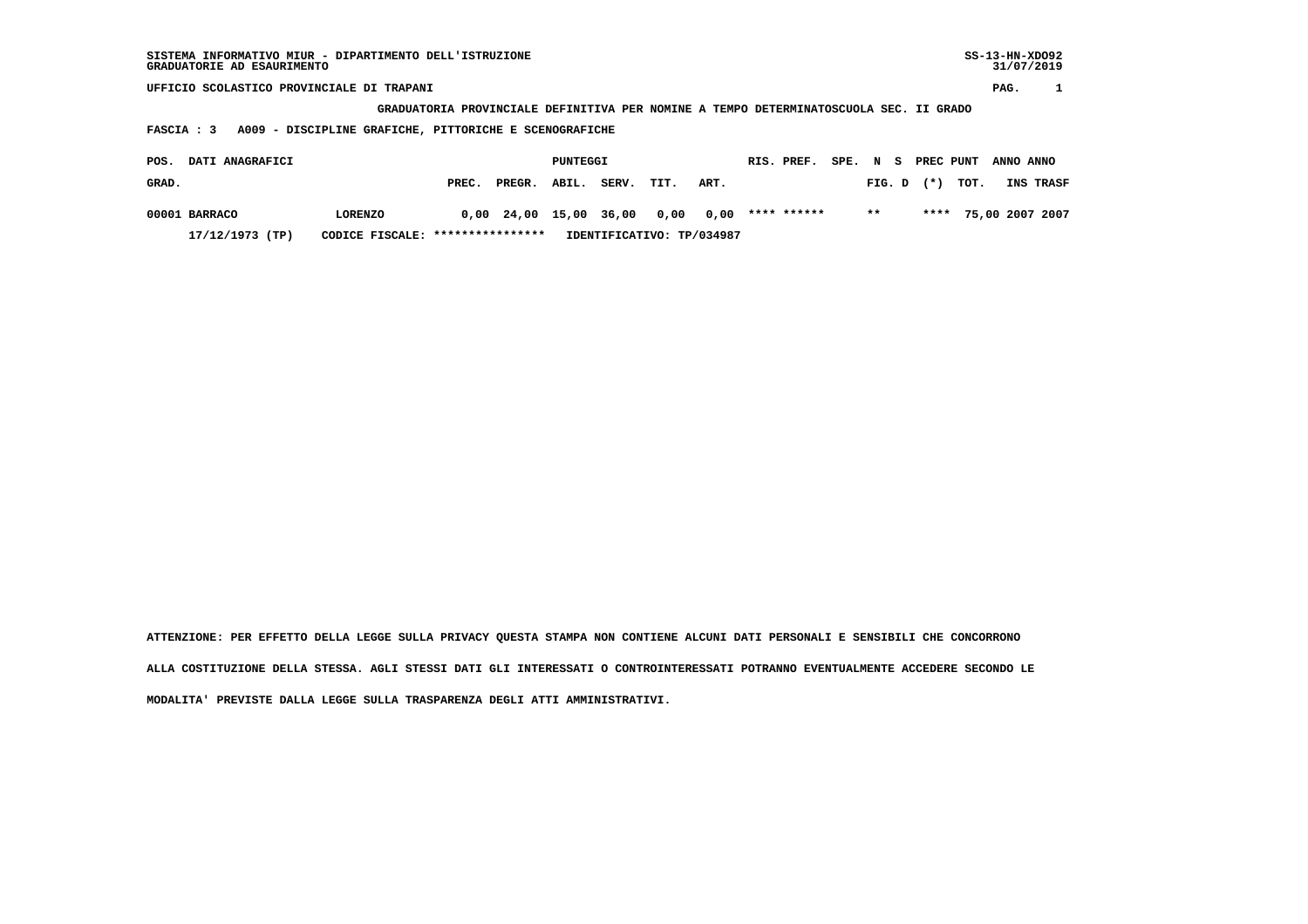**GRADUATORIA PROVINCIALE DEFINITIVA PER NOMINE A TEMPO DETERMINATOSCUOLA SEC. II GRADO**

 **FASCIA : 3 A012 - DISCIPLINE LETTERARIE NEGLI ISTITUTI DI ISTRUZIONE SECONDARIA DI II GRADO**

| POS.  | DATI ANAGRAFICI   |                                   |                  |                    | PUNTEGGI   |       |                           |      | RIS. PREF.  | SPE. N S |        | PREC PUNT |                       | ANNO ANNO |                  |
|-------|-------------------|-----------------------------------|------------------|--------------------|------------|-------|---------------------------|------|-------------|----------|--------|-----------|-----------------------|-----------|------------------|
| GRAD. |                   |                                   | PREC.            | PREGR.             | ABIL.      | SERV. | TIT.                      | ART. |             |          | FIG. D | $(*)$     | тот.                  |           | <b>INS TRASF</b> |
|       | 00001 PLAIA       | CINZIA                            |                  | $0,00$ 55,00 14,00 |            | 54,00 | 3,00                      | 0,00 | **** ****** |          | $* *$  |           | **** 126,00 2019 2019 |           |                  |
|       | 13/09/1971 (TP)   | CODICE FISCALE: ****************  |                  |                    |            |       | IDENTIFICATIVO: TP/067332 |      |             |          |        |           |                       |           |                  |
|       | 00002 MUNNA       | MANUELA                           | 0.00             | 0,00               | 17,00      | 96,00 | 9,00                      | 0,00 | **** ****** |          | $* *$  |           | **** 122,00 2016      |           |                  |
| т     | 30/03/1979 (TP)   | CODICE FISCALE: ***************** |                  |                    |            |       | IDENTIFICATIVO: TP/064408 |      |             |          |        |           |                       |           |                  |
|       | 00003 MANISCALCHI | GIUSEPPINA                        | 0.00             |                    | 0,00 17,00 | 84,00 | 9,00                      | 0,00 | **** ****** |          | $* *$  |           | **** 110,00 2016      |           |                  |
| т     | 19/03/1978 (TP)   | CODICE FISCALE:                   | **************** |                    |            |       | IDENTIFICATIVO: TP/326394 |      |             |          |        |           |                       |           |                  |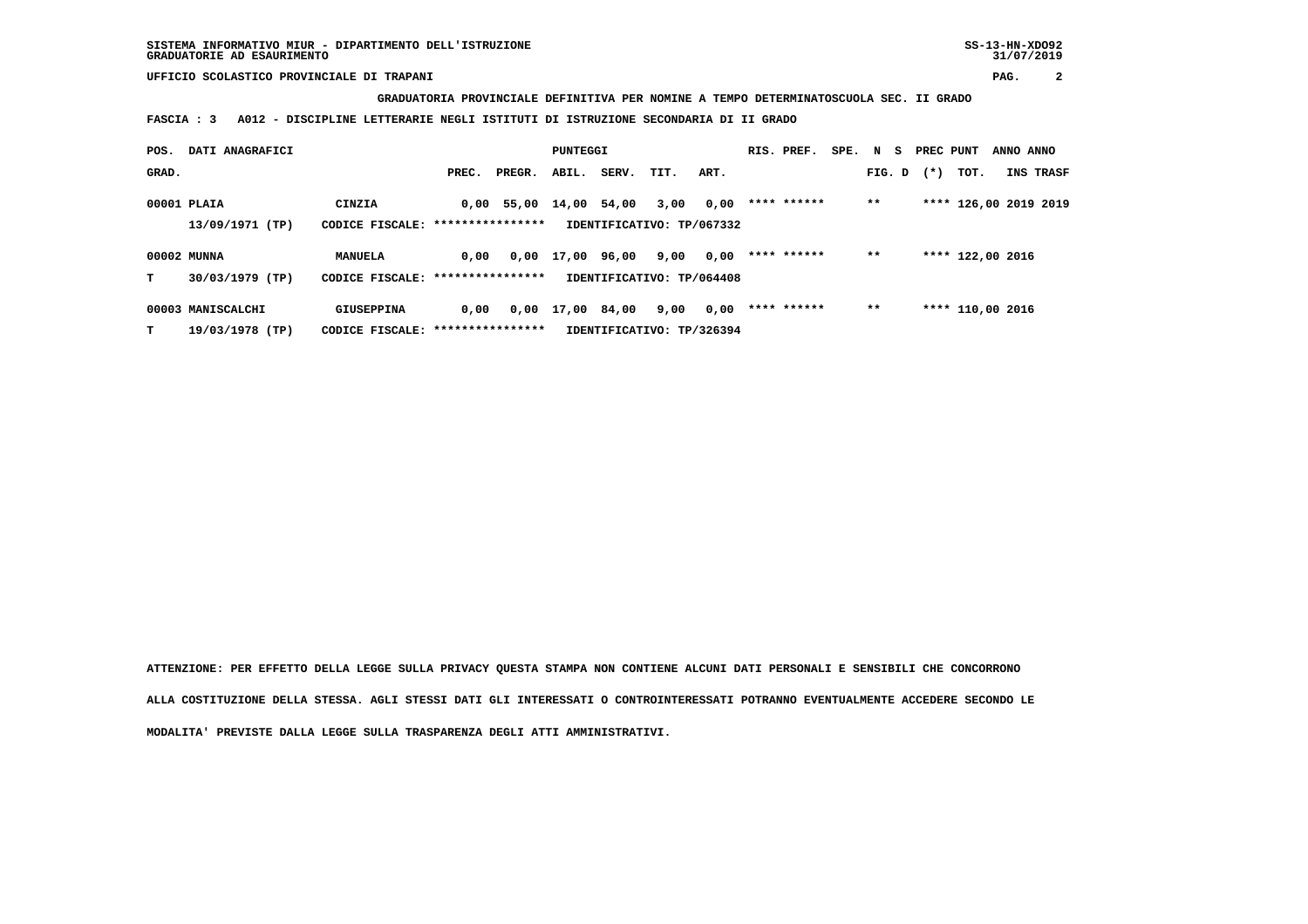**GRADUATORIA PROVINCIALE DEFINITIVA PER NOMINE A TEMPO DETERMINATOSCUOLA SEC. II GRADO**

 **FASCIA : 4 A012 - DISCIPLINE LETTERARIE NEGLI ISTITUTI DI ISTRUZIONE SECONDARIA DI II GRADO**

| POS.  | <b>DATI ANAGRAFICI</b> |                                  |       |                                 | PUNTEGGI |       |      |                           | RIS. PREF.  |              |  |                | SPE. N S PREC PUNT ANNO ANNO |                  |
|-------|------------------------|----------------------------------|-------|---------------------------------|----------|-------|------|---------------------------|-------------|--------------|--|----------------|------------------------------|------------------|
| GRAD. |                        |                                  | PREC. | PREGR. ABIL.                    |          | SERV. | TIT. | ART.                      |             |              |  | $FIG. D$ $(*)$ | тот.                         | <b>INS TRASF</b> |
|       | 00004 LENTINI          | <b>GIOACCHINA PATR</b>           |       | 0,00 0,00 10,00 60,00 9,00 0,00 |          |       |      |                           | **** ****** | $\star\star$ |  |                | **** 79,00 2019              |                  |
|       | 04/04/1974 (TP)        | CODICE FISCALE: **************** |       |                                 |          |       |      | IDENTIFICATIVO: TP/067368 |             |              |  |                |                              |                  |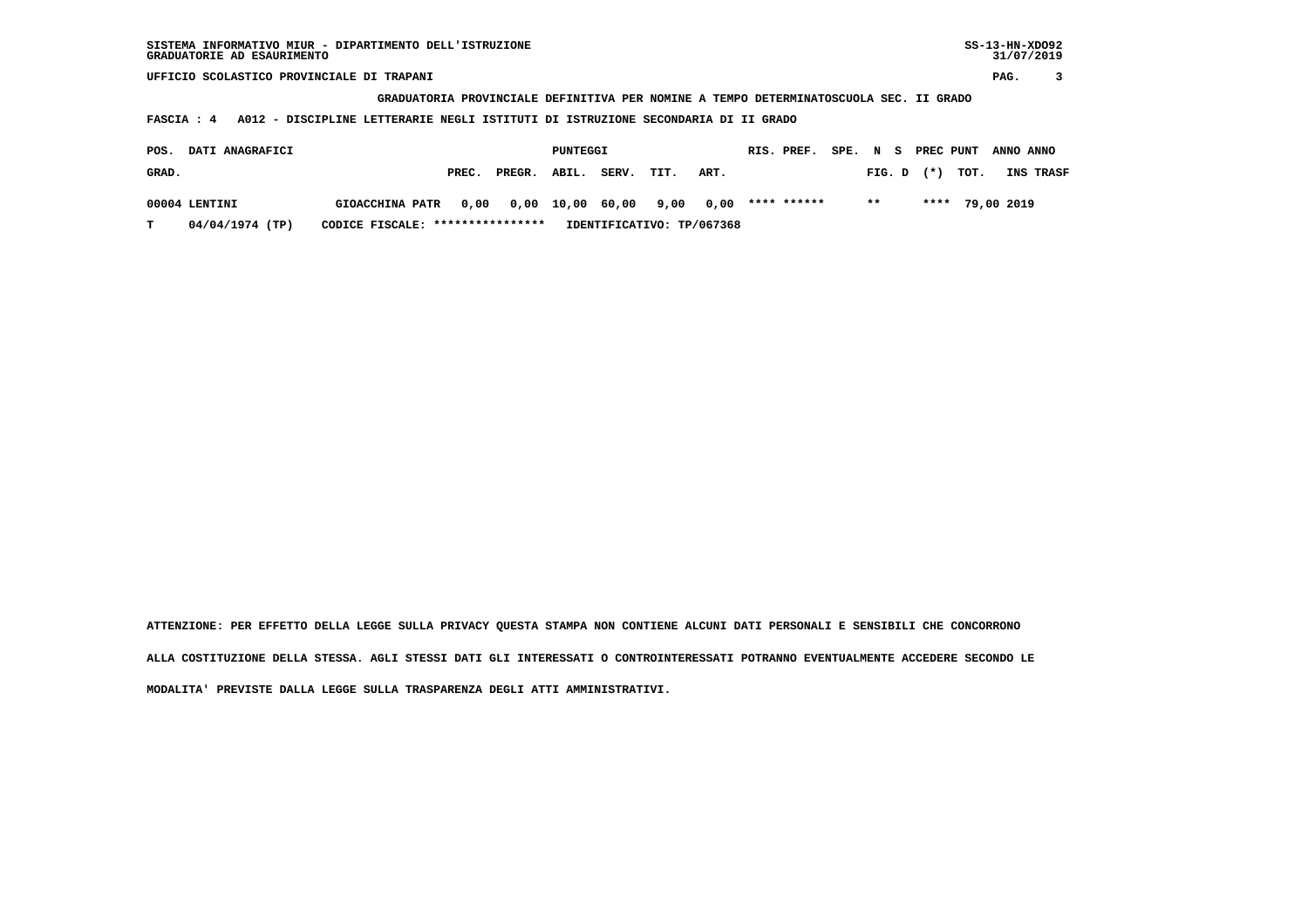**GRADUATORIA PROVINCIALE DEFINITIVA PER NOMINE A TEMPO DETERMINATOSCUOLA SEC. II GRADO**

 **FASCIA : 3 A017 - DISEGNO E STORIA DELL'ARTE NEGLI ISTITUTI DI ISTRUZIONE SECONDARIA DI II GRADO**

|       | POS. DATI ANAGRAFICI |                                   |      |              | <b>PUNTEGGI</b>    |                  |                           |      | RIS. PREF.         | SPE. N S |       |              | PREC PUNT |                   | ANNO ANNO       |                  |
|-------|----------------------|-----------------------------------|------|--------------|--------------------|------------------|---------------------------|------|--------------------|----------|-------|--------------|-----------|-------------------|-----------------|------------------|
| GRAD. |                      |                                   |      | PREC. PREGR. |                    | ABIL. SERV. TIT. |                           | ART. |                    |          |       |              |           | FIG. D $(*)$ TOT. |                 | <b>INS TRASF</b> |
|       | 00001 CANDELA        | <b>ALESSANDRO</b>                 | 0,00 |              |                    | 0,00 17,00 48,00 | 3,00                      | 0,00 | **** ******        |          | $* *$ |              |           | **** 68,00 2007   |                 |                  |
|       | 28/04/1972 (TP)      | CODICE FISCALE: ****************  |      |              |                    |                  | IDENTIFICATIVO: TP/029071 |      |                    |          |       |              |           |                   |                 |                  |
|       | 00002 PALERMO        | <b>MARCELLA</b>                   | 0,00 |              | $0,00$ 15,00 12,00 |                  | 3,00                      | 0,00 | **** ******        |          | $***$ |              | ****      |                   | 30,00 2007 2007 |                  |
|       | 23/02/1973 (TP)      | CODICE FISCALE: ****************  |      |              |                    |                  | IDENTIFICATIVO: TP/034650 |      |                    |          |       |              |           |                   |                 |                  |
|       | 00003 DI GIUSEPPE    | <b>ANTONIA</b>                    | 0,00 |              | 6,00 14,00         | 0,00             | 0,00                      |      | $0,00$ **** ****** |          | $* *$ |              |           | **** 20,00 2002   |                 |                  |
|       | 19/02/1969 (TP)      | CODICE FISCALE: ***************** |      |              |                    |                  | IDENTIFICATIVO: TP/029156 |      |                    |          |       |              |           |                   |                 |                  |
|       | 00004 SALADINO       | ROSA STELLA                       | 0,00 |              | 0,00 17,00         | 0,00             | 1,00                      | 0,00 | **** ******        |          | $* *$ | $\mathbf{x}$ |           | **** 18,00 2002   |                 |                  |
|       | 25/06/1964 (TP)      | CODICE FISCALE: ****************  |      |              |                    |                  | IDENTIFICATIVO: TP/029947 |      |                    |          |       |              |           |                   |                 |                  |
|       | 00005 LA COMMARE     | ROSA LETIZIA IG                   | 0,00 |              | $0,00$ 15,00       | 0,00             | 3,00                      | 0,00 | **** ******        |          | $***$ |              |           | **** 18,00 2005   |                 |                  |
|       | 28/06/1966 (TP)      | CODICE FISCALE: ***************** |      |              |                    |                  | IDENTIFICATIVO: TP/326395 |      |                    |          |       |              |           |                   |                 |                  |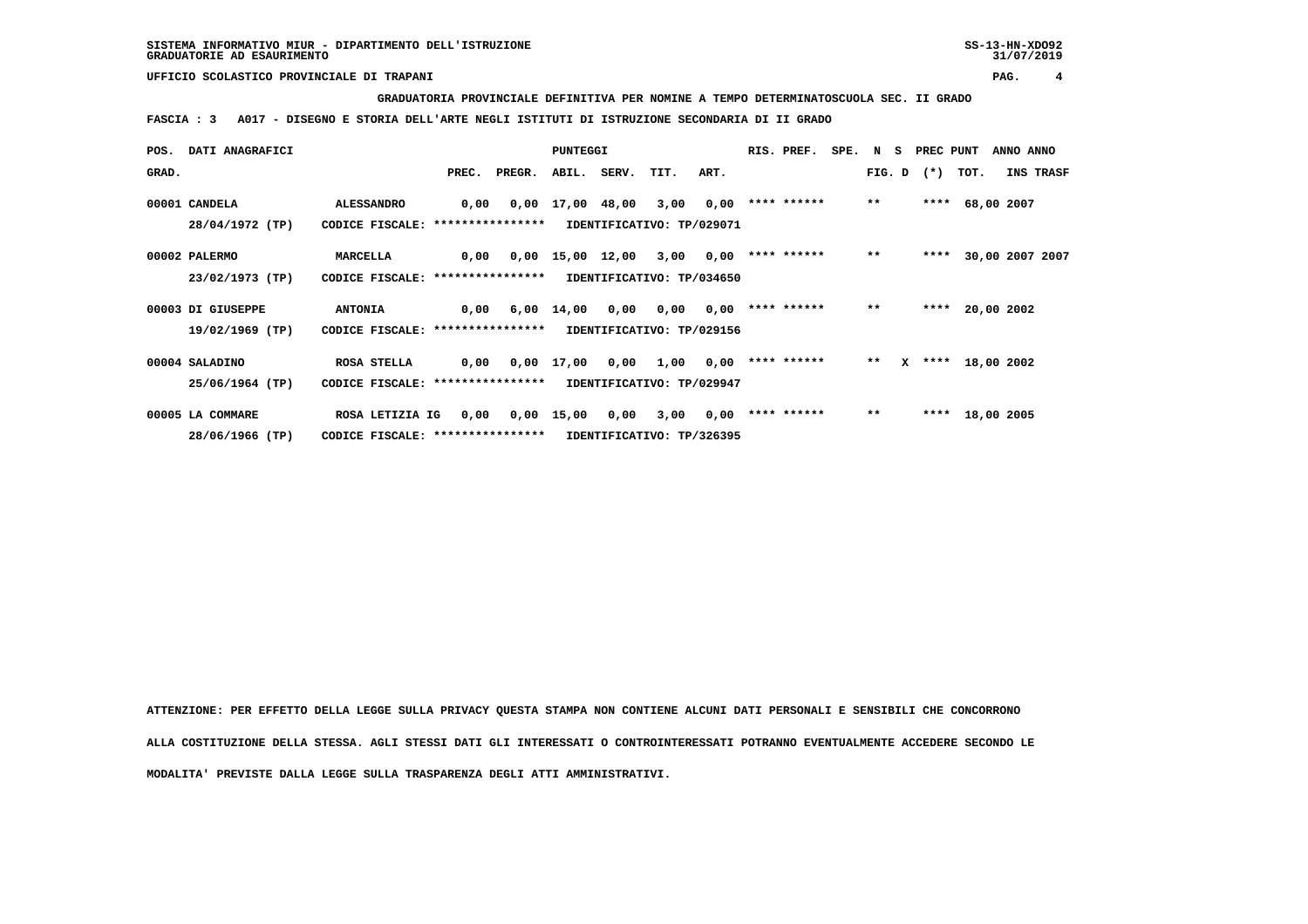| SISTEMA INFORMATIVO MIUR - DIPARTIMENTO DELL'ISTRUZIONE | SS-13-HN-XD092 |
|---------------------------------------------------------|----------------|
| GRADUATORIE AD ESAURIMENTO                              | 31/07/2019     |

 **GRADUATORIA PROVINCIALE DEFINITIVA PER NOMINE A TEMPO DETERMINATOSCUOLA SEC. II GRADO**

 **FASCIA : 3 A018 - FILOSOFIA E SCIENZE UMANE**

| POS.  | <b>DATI ANAGRAFICI</b> |                                  |       |              | PUNTEGGI |                |      |                           | RIS. PREF.  | SPE. N S |       |                | PREC PUNT ANNO ANNO |                      |  |
|-------|------------------------|----------------------------------|-------|--------------|----------|----------------|------|---------------------------|-------------|----------|-------|----------------|---------------------|----------------------|--|
| GRAD. |                        |                                  | PREC. | PREGR. ABIL. |          | SERV.          | TIT. | ART.                      |             |          |       | $FIG. D$ $(*)$ | тот.                | <b>INS TRASF</b>     |  |
|       | 00001 INDELICATO       | <b>RAIMONDO</b>                  | 0,00  | 3,00 13,00   |          | 0,00 0,00 0,00 |      |                           | **** ****** |          | $***$ |                |                     | **** 16,00 2004 2004 |  |
|       | 11/10/1963 (BZ)        | CODICE FISCALE: **************** |       |              |          |                |      | IDENTIFICATIVO: TP/031600 |             |          |       |                |                     |                      |  |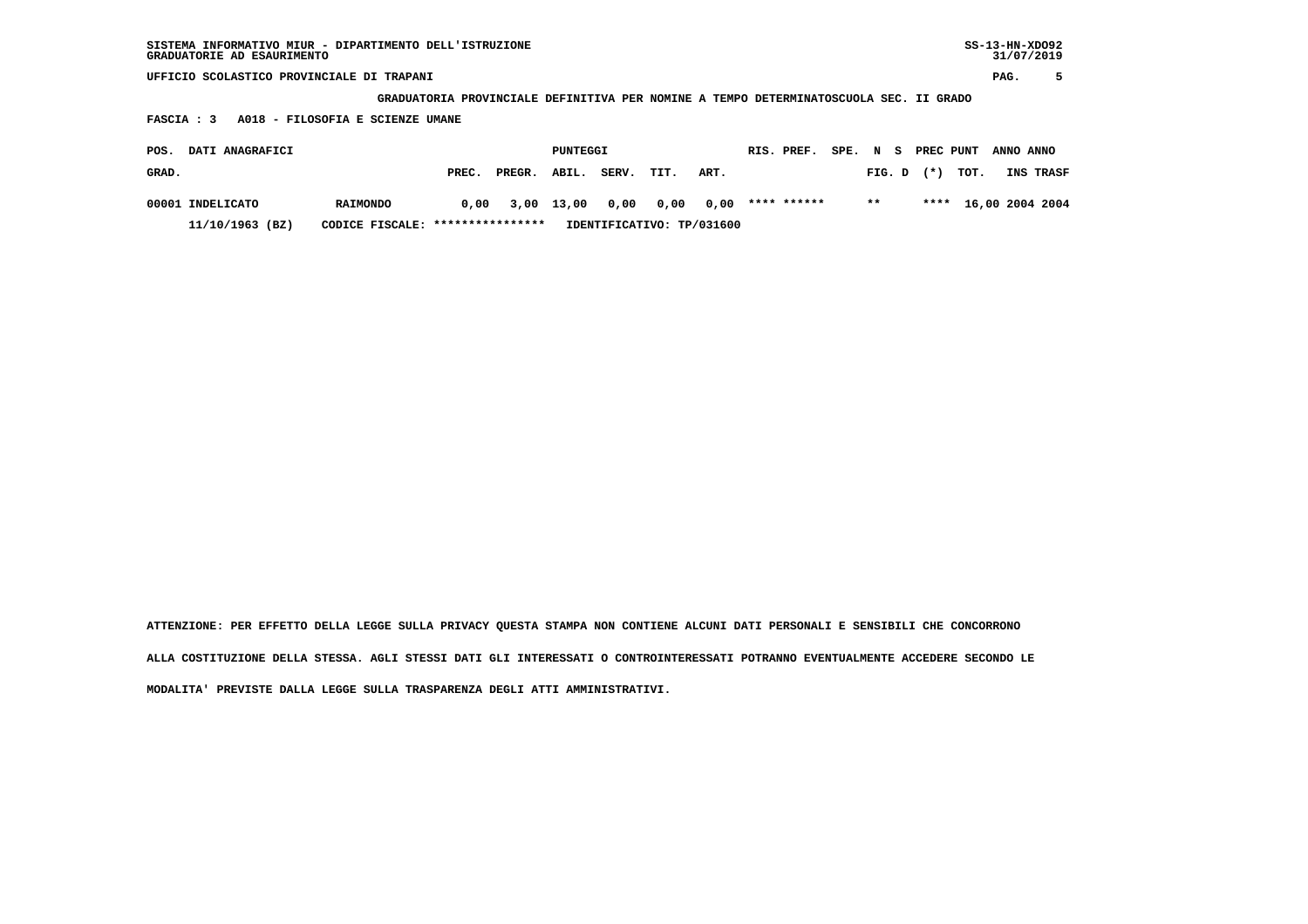| SISTEMA INFORMATIVO MIUR - DIPARTIMENTO DELL'ISTRUZIONE | SS-13-HN-XD092 |
|---------------------------------------------------------|----------------|
| GRADUATORIE AD ESAURIMENTO                              | 31/07/2019     |

 **GRADUATORIA PROVINCIALE DEFINITIVA PER NOMINE A TEMPO DETERMINATOSCUOLA SEC. II GRADO**

 **FASCIA : 3 A019 - FILOSOFIA E STORIA**

| POS.  | <b>DATI ANAGRAFICI</b> |                                  |       |              | PUNTEGGI |                                       |      |      | RIS. PREF. |  |                | SPE. N S PREC PUNT ANNO ANNO |                           |
|-------|------------------------|----------------------------------|-------|--------------|----------|---------------------------------------|------|------|------------|--|----------------|------------------------------|---------------------------|
| GRAD. |                        |                                  | PREC. | PREGR. ABIL. |          | SERV.                                 | TIT. | ART. |            |  | $FIG. D$ $(*)$ | тот.                         | <b>INS TRASF</b>          |
|       | 00001 SIINO            | RITA                             | 0,00  |              |          | 0,00 12,00 0,00 1,00 0,00 **** ****** |      |      |            |  |                |                              | ** X **** 13,00 2019 2019 |
|       | 23/04/1977 (PA)        | CODICE FISCALE: **************** |       |              |          | IDENTIFICATIVO: TP/067335             |      |      |            |  |                |                              |                           |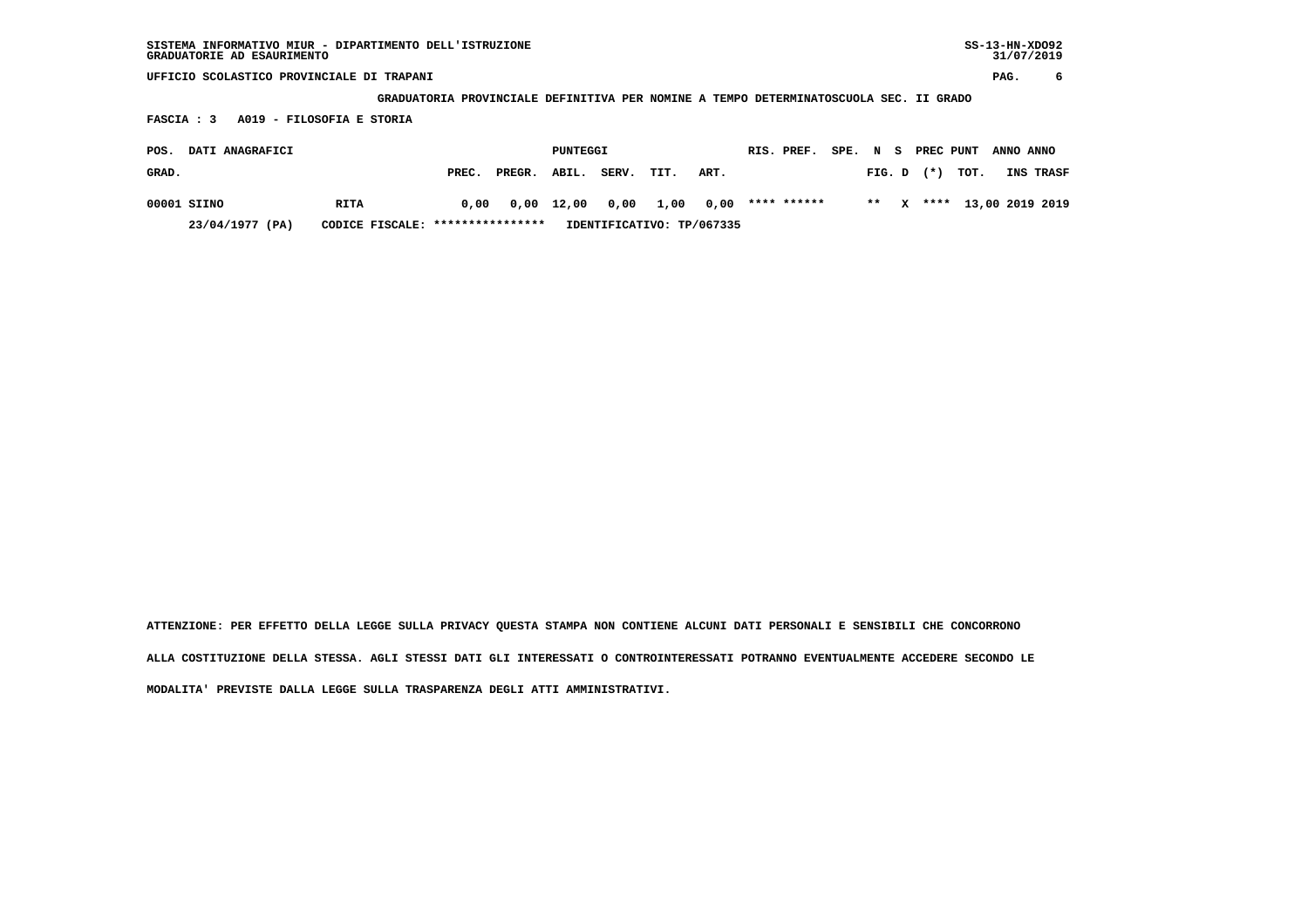| SISTEMA INFORMATIVO MIUR - DIPARTIMENTO DELL'ISTRUZIONE<br>GRADUATORIE AD ESAURIMENTO |                                                                                       |       |        |                 |       |      |                           |            |             |  |          |       |           | $SS-13-HN-XDO92$<br>31/07/2019 |           |
|---------------------------------------------------------------------------------------|---------------------------------------------------------------------------------------|-------|--------|-----------------|-------|------|---------------------------|------------|-------------|--|----------|-------|-----------|--------------------------------|-----------|
| UFFICIO SCOLASTICO PROVINCIALE DI TRAPANI                                             |                                                                                       |       |        |                 |       |      |                           |            |             |  |          |       |           | PAG.                           | 7         |
|                                                                                       | GRADUATORIA PROVINCIALE DEFINITIVA PER NOMINE A TEMPO DETERMINATOSCUOLA SEC. II GRADO |       |        |                 |       |      |                           |            |             |  |          |       |           |                                |           |
| $A020 - FISICA$<br>FASCIA : 3                                                         |                                                                                       |       |        |                 |       |      |                           |            |             |  |          |       |           |                                |           |
| DATI ANAGRAFICI<br>POS.                                                               |                                                                                       |       |        | <b>PUNTEGGI</b> |       |      |                           | RIS. PREF. |             |  | SPE. N S |       | PREC PUNT | ANNO ANNO                      |           |
| GRAD.                                                                                 |                                                                                       | PREC. | PREGR. | ABIL.           | SERV. | TIT. | ART.                      |            |             |  | FIG. D   | $(*)$ | TOT.      |                                | INS TRASF |
| 00001 CAROLLO                                                                         | LUDOVICO AGOSTI                                                                       | 0,00  | 16,00  | 14,00           | 0,00  | 6,00 | 0.00                      |            | **** ****** |  | $***$    | ****  |           | 36,00 2019                     |           |
| 28/08/1962 (TP)                                                                       | CODICE FISCALE: *****************                                                     |       |        |                 |       |      | IDENTIFICATIVO: TP/020484 |            |             |  |          |       |           |                                |           |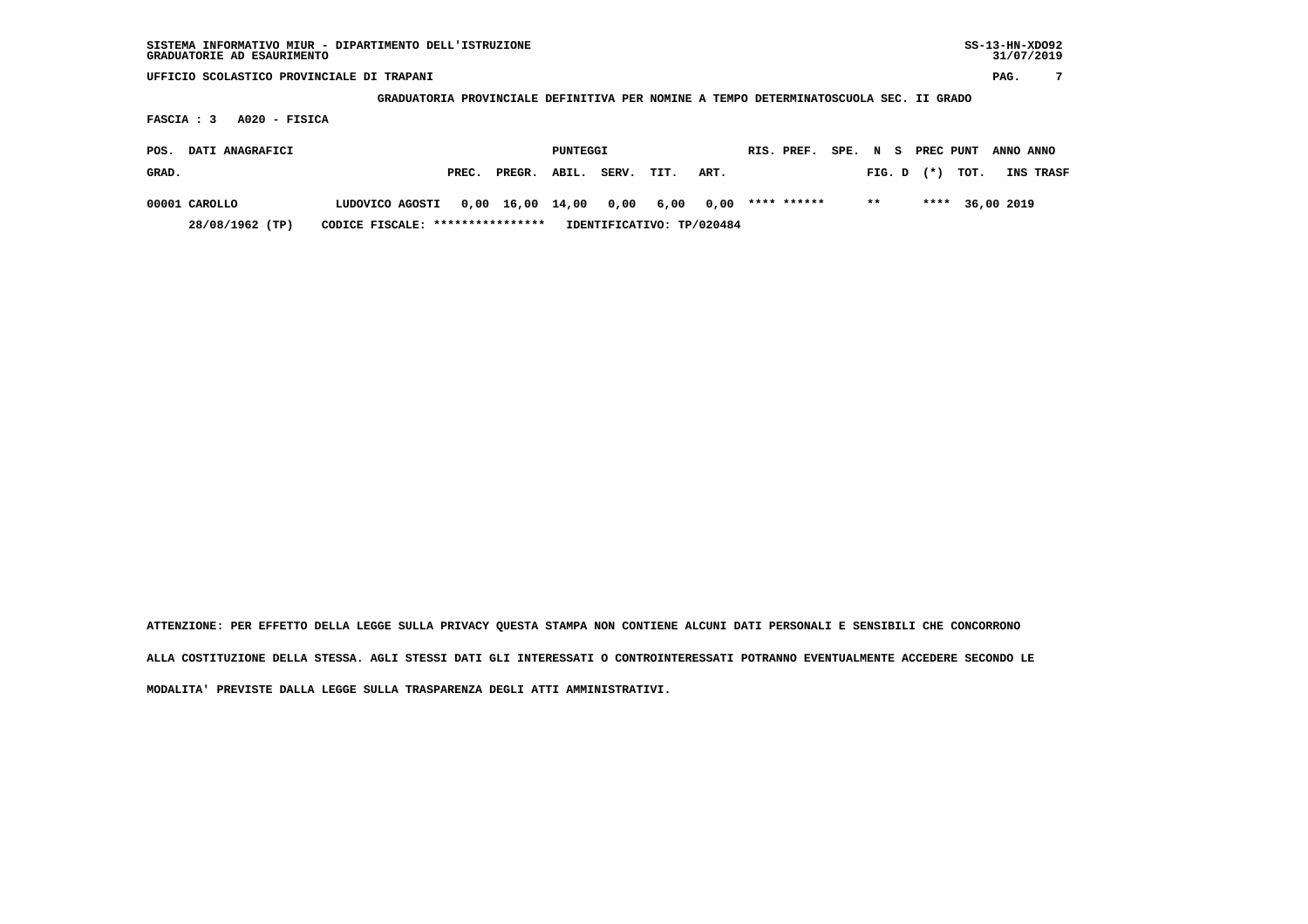**GRADUATORIA PROVINCIALE DEFINITIVA PER NOMINE A TEMPO DETERMINATOSCUOLA SEC. II GRADO**

 **FASCIA : 3 A026 - MATEMATICA**

| POS.  | <b>DATI ANAGRAFICI</b> |                                                              |       |              | PUNTEGGI |            |                           | RIS. PREF. |       |                | SPE. N S PREC PUNT ANNO ANNO |           |
|-------|------------------------|--------------------------------------------------------------|-------|--------------|----------|------------|---------------------------|------------|-------|----------------|------------------------------|-----------|
| GRAD. |                        |                                                              | PREC. | PREGR. ABIL. |          | SERV. TIT. | ART.                      |            |       | $FIG. D$ $(*)$ | тот.                         | INS TRASF |
|       | 00001 CAROLLO          | LUDOVICO AGOSTI 0,00 41,00 14,00 28,00 6,00 0,00 **** ****** |       |              |          |            |                           |            | $***$ |                | **** 89,00 2019              |           |
|       | 28/08/1962 (TP)        | CODICE FISCALE: ****************                             |       |              |          |            | IDENTIFICATIVO: TP/020484 |            |       |                |                              |           |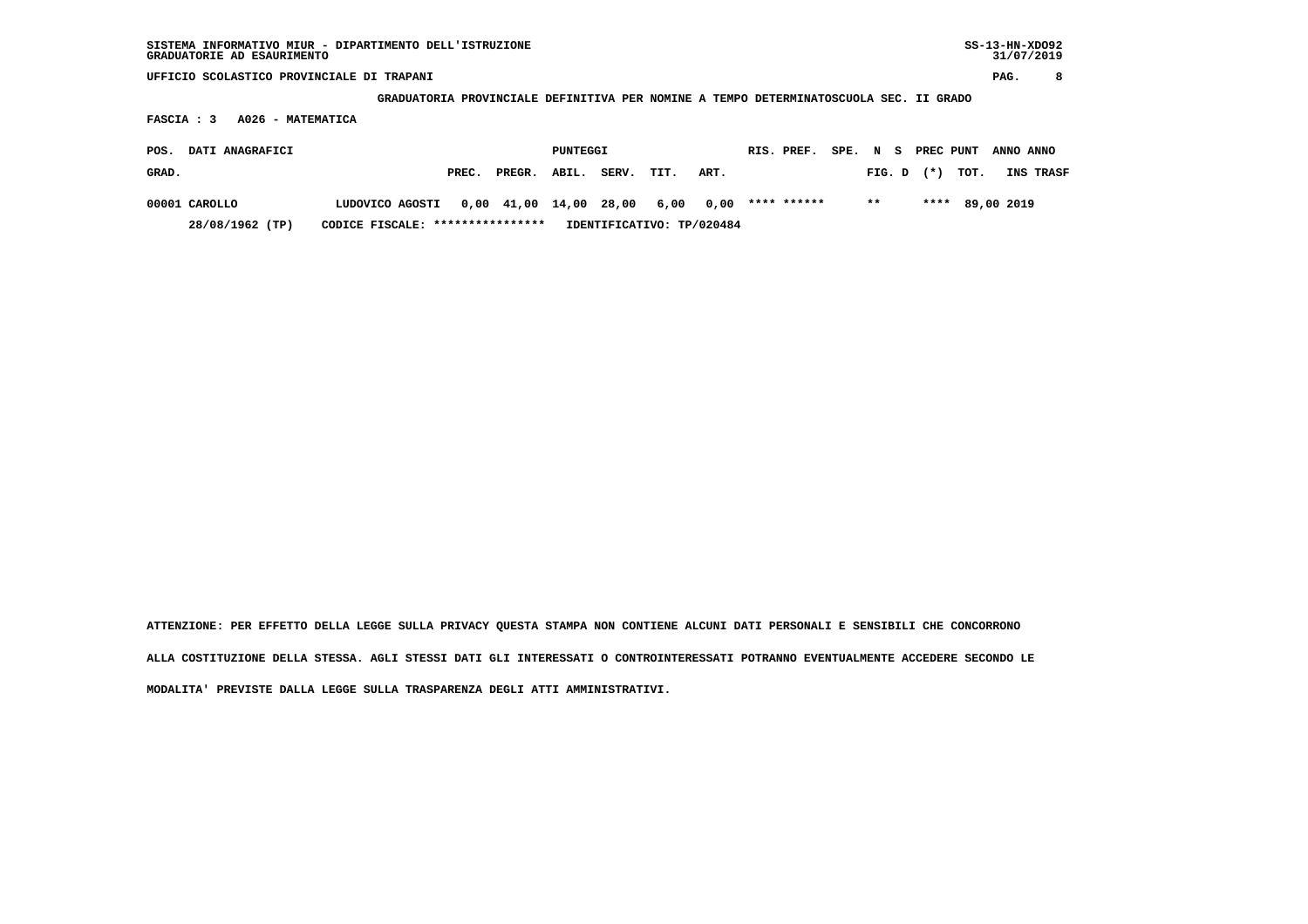| SISTEMA INFORMATIVO MIUR - DIPARTIMENTO DELL'ISTRUZIONE<br>GRADUATORIE AD ESAURIMENTO       |                                   |                           |                                                                                       | $SS-13-HN-XDO92$<br>31/07/2019       |  |  |  |  |  |  |  |  |
|---------------------------------------------------------------------------------------------|-----------------------------------|---------------------------|---------------------------------------------------------------------------------------|--------------------------------------|--|--|--|--|--|--|--|--|
| UFFICIO SCOLASTICO PROVINCIALE DI TRAPANI                                                   |                                   |                           |                                                                                       | 9<br>PAG.                            |  |  |  |  |  |  |  |  |
|                                                                                             |                                   |                           | GRADUATORIA PROVINCIALE DEFINITIVA PER NOMINE A TEMPO DETERMINATOSCUOLA SEC. II GRADO |                                      |  |  |  |  |  |  |  |  |
| A027 - MATEMATICA E FISICA<br>FASCIA : 3                                                    |                                   |                           |                                                                                       |                                      |  |  |  |  |  |  |  |  |
| DATI ANAGRAFICI<br>PUNTEGGI<br>RIS. PREF.<br>SPE. N<br>PREC PUNT<br>ANNO ANNO<br>POS.<br>s. |                                   |                           |                                                                                       |                                      |  |  |  |  |  |  |  |  |
| GRAD.                                                                                       | PREC.<br>PREGR.                   | ABIL.<br>SERV.<br>TIT.    | ART.                                                                                  | $(*)$<br>TOT.<br>INS TRASF<br>FIG. D |  |  |  |  |  |  |  |  |
| 00001 CAROLLO                                                                               | 0,00<br>3,00<br>LUDOVICO AGOSTI   | 0,00<br>14,00<br>6,00     | **** ******<br>0,00                                                                   | $***$<br>23,00 2019<br>****          |  |  |  |  |  |  |  |  |
| 28/08/1962 (TP)                                                                             | CODICE FISCALE: ***************** | IDENTIFICATIVO: TP/020484 |                                                                                       |                                      |  |  |  |  |  |  |  |  |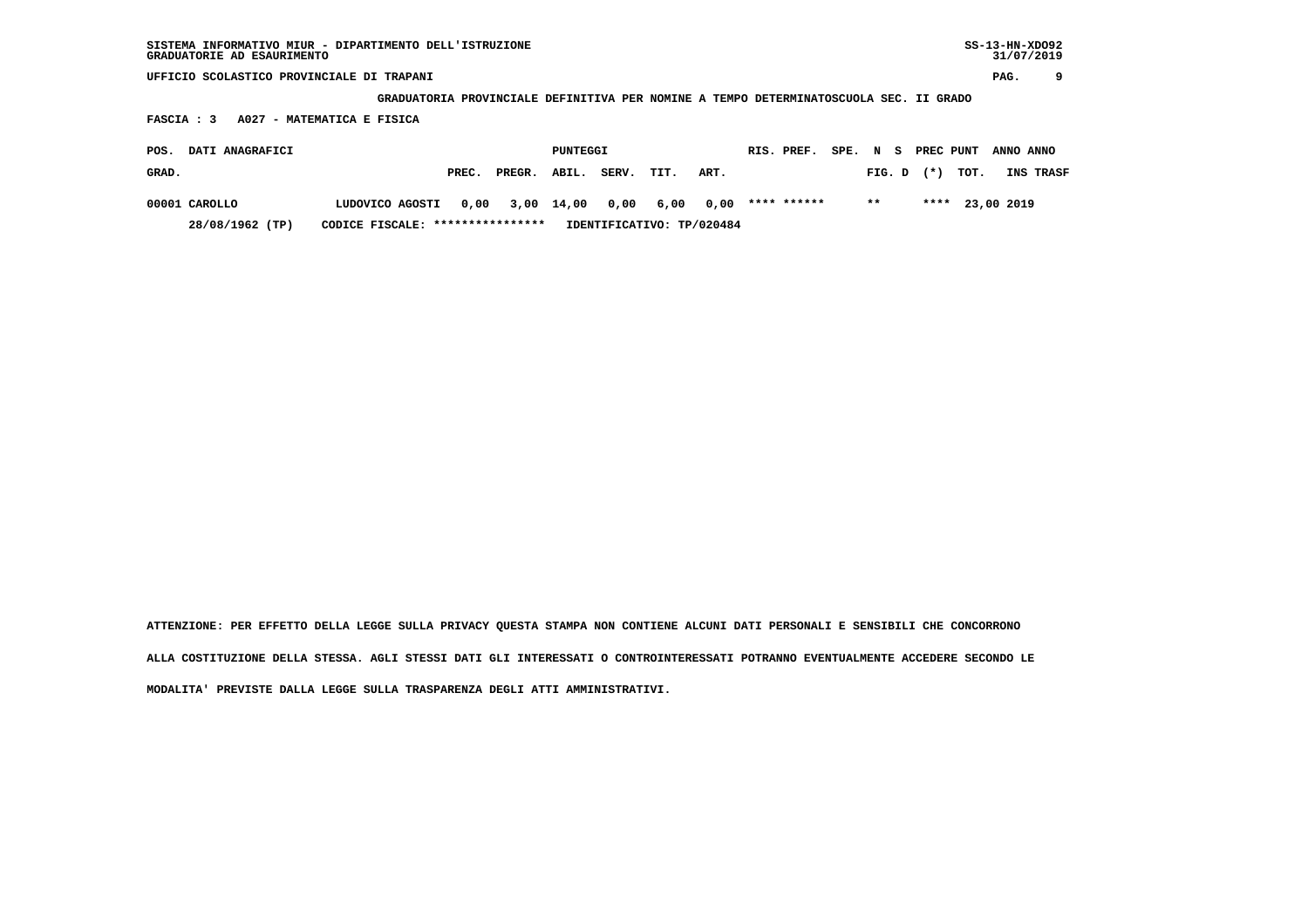| SISTEMA INFORMATIVO MIUR - DIPARTIMENTO DELL'ISTRUZIONE<br>GRADUATORIE AD ESAURIMENTO |                 |                                    |                     | $SS-13-HN-XDO92$<br>31/07/2019       |  |  |  |  |  |  |  |
|---------------------------------------------------------------------------------------|-----------------|------------------------------------|---------------------|--------------------------------------|--|--|--|--|--|--|--|
| UFFICIO SCOLASTICO PROVINCIALE DI TRAPANI                                             |                 |                                    |                     | 10<br>PAG.                           |  |  |  |  |  |  |  |
| GRADUATORIA PROVINCIALE DEFINITIVA PER NOMINE A TEMPO DETERMINATOSCUOLA SEC. II GRADO |                 |                                    |                     |                                      |  |  |  |  |  |  |  |
| A029 - MUSICA NEGLI ISTITUTI DI ISTRUZIONE SECONDARIA DI II GRADO<br>FASCIA : 3       |                 |                                    |                     |                                      |  |  |  |  |  |  |  |
| DATI ANAGRAFICI<br>POS.                                                               |                 | PUNTEGGI                           | RIS. PREF.<br>SPE.  | PREC PUNT<br>N S<br>ANNO ANNO        |  |  |  |  |  |  |  |
| GRAD.                                                                                 | PREGR.<br>PREC. | ABIL.<br>SERV.                     | TIT.<br>ART.        | TOT.<br>$(*)$<br>INS TRASF<br>FIG. D |  |  |  |  |  |  |  |
| 00001 FRISCIA<br>MARIO                                                                | 0.00            | $0,00 \quad 42,00$<br>$0,00$ 12,00 | **** ******<br>0.00 | $**$<br>****<br>54,00 2019 2019      |  |  |  |  |  |  |  |

 **02/06/1980 (PA) CODICE FISCALE: \*\*\*\*\*\*\*\*\*\*\*\*\*\*\*\* IDENTIFICATIVO: TP/067417**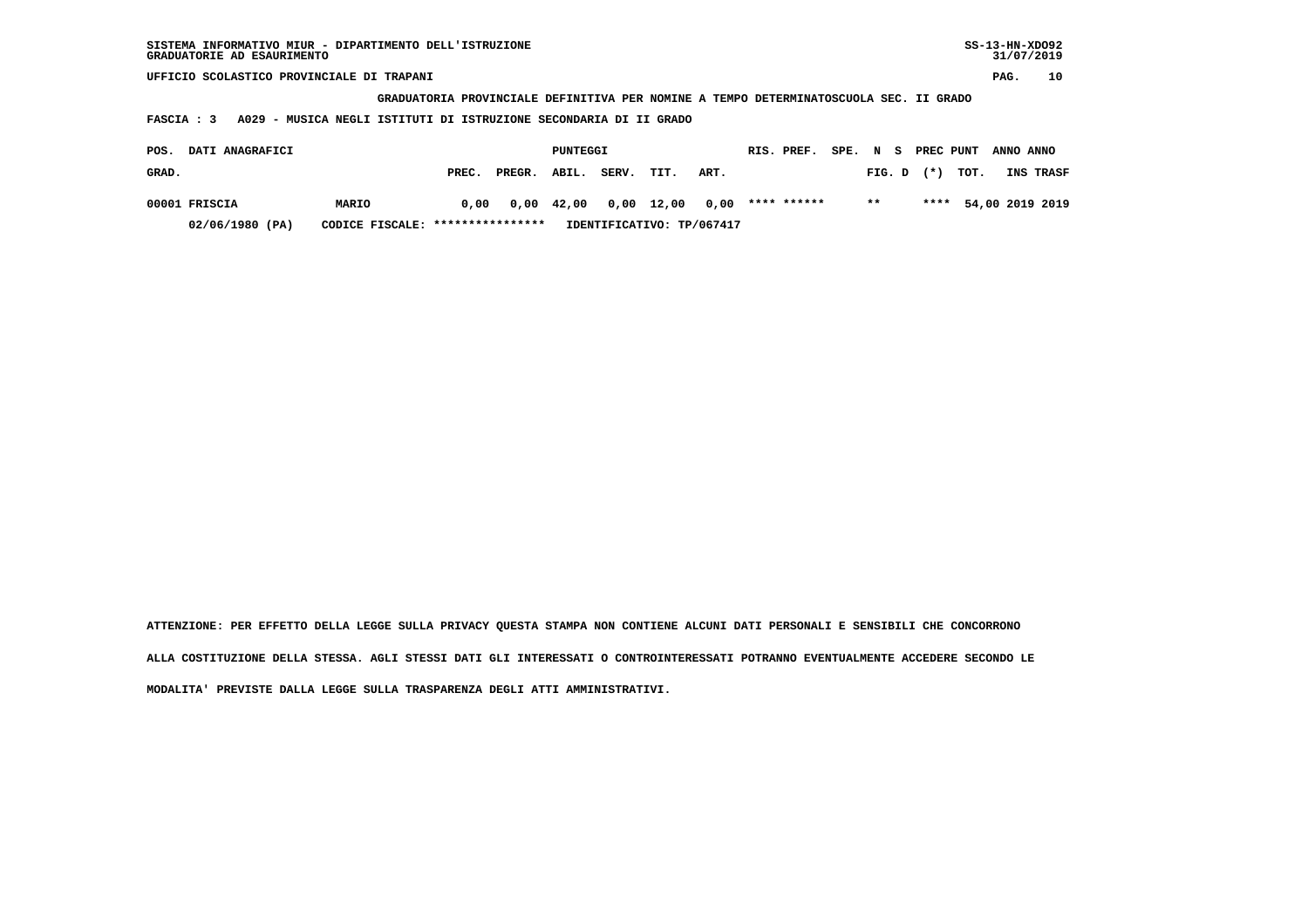| SISTEMA INFORMATIVO MIUR - DIPARTIMENTO DELL'ISTRUZIONE<br>GRADUATORIE AD ESAURIMENTO |                               |       |        |                 |       |      |      |                                                                                       |      |         |                | $SS-13-HN-XDO92$<br>31/07/2019 |           |
|---------------------------------------------------------------------------------------|-------------------------------|-------|--------|-----------------|-------|------|------|---------------------------------------------------------------------------------------|------|---------|----------------|--------------------------------|-----------|
| UFFICIO SCOLASTICO PROVINCIALE DI TRAPANI                                             |                               |       |        |                 |       |      |      |                                                                                       |      |         |                | PAG.                           | 11        |
|                                                                                       |                               |       |        |                 |       |      |      | GRADUATORIA PROVINCIALE DEFINITIVA PER NOMINE A TEMPO DETERMINATOSCUOLA SEC. II GRADO |      |         |                |                                |           |
| FASCIA : 3                                                                            | A031 - SCIENZE DEGLI ALIMENTI |       |        |                 |       |      |      |                                                                                       |      |         |                |                                |           |
| DATI ANAGRAFICI<br>POS.                                                               |                               |       |        | <b>PUNTEGGI</b> |       |      |      | RIS. PREF.                                                                            | SPE. | N<br>s. | PREC PUNT      | ANNO ANNO                      |           |
| GRAD.                                                                                 |                               | PREC. | PREGR. | ABIL.           | SERV. | TIT. | ART. |                                                                                       |      | FIG. D  | TOT.<br>$(* )$ |                                | INS TRASF |
| 00001 CAMPISI                                                                         | <b>MARIA ANTONIETT</b>        | 0,00  | 6,00   | 14,00           | 52,00 | 0,00 | 0,00 | **** ******                                                                           |      | $***$   | ****           | 72,00 2019 2019                |           |

 **29/10/1962 (TP) CODICE FISCALE: \*\*\*\*\*\*\*\*\*\*\*\*\*\*\*\* IDENTIFICATIVO: TP/067313**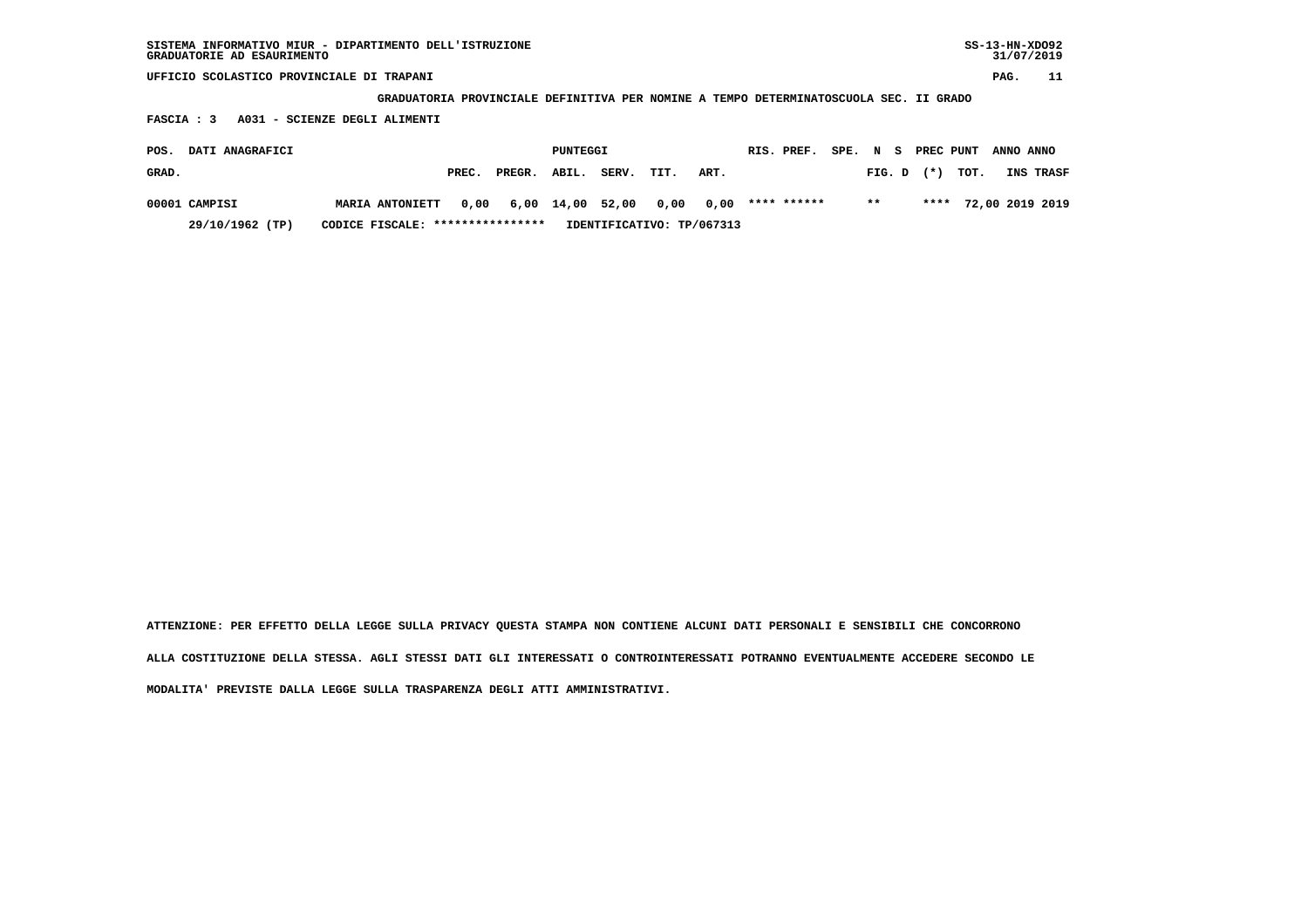**GRADUATORIA PROVINCIALE DEFINITIVA PER NOMINE A TEMPO DETERMINATOSCUOLA SEC. II GRADO**

 **FASCIA : 3 A034 - SCIENZE E TECNOLOGIE CHIMICHE**

| POS.  | DATI ANAGRAFICI |                                   |       |                        | PUNTEGGI           |       |                           |      | RIS. PREF.  | SPE. | N S    |              | PREC PUNT |                 | ANNO ANNO  |                  |
|-------|-----------------|-----------------------------------|-------|------------------------|--------------------|-------|---------------------------|------|-------------|------|--------|--------------|-----------|-----------------|------------|------------------|
| GRAD. |                 |                                   | PREC. | PREGR.                 | ABIL.              | SERV. | TIT.                      | ART. |             |      | FIG. D |              | $(*)$     | тот.            |            | <b>INS TRASF</b> |
|       | 00001 PIPITONE  | <b>ANTONIO</b>                    |       | $0,00$ $10,00$ $13,00$ |                    | 0,00  | 0,00                      | 0,00 | **** ****** |      | $* *$  | $\mathbf{x}$ | ****      |                 | 23,00 2019 |                  |
|       | 13/10/1967 (TP) | CODICE FISCALE: ****************  |       |                        |                    |       | IDENTIFICATIVO: TP/030089 |      |             |      |        |              |           |                 |            |                  |
|       | 00002 CHIRCO    | <b>ROSANNA</b>                    | 0.00  |                        | $0,00 \quad 12,00$ | 0,00  | 0,00                      | 0,00 | **** ****** |      | $***$  |              |           | **** 12,00 2002 |            |                  |
|       | 26/06/1965 (TP) | CODICE FISCALE: ***************** |       |                        |                    |       | IDENTIFICATIVO: TP/029096 |      |             |      |        |              |           |                 |            |                  |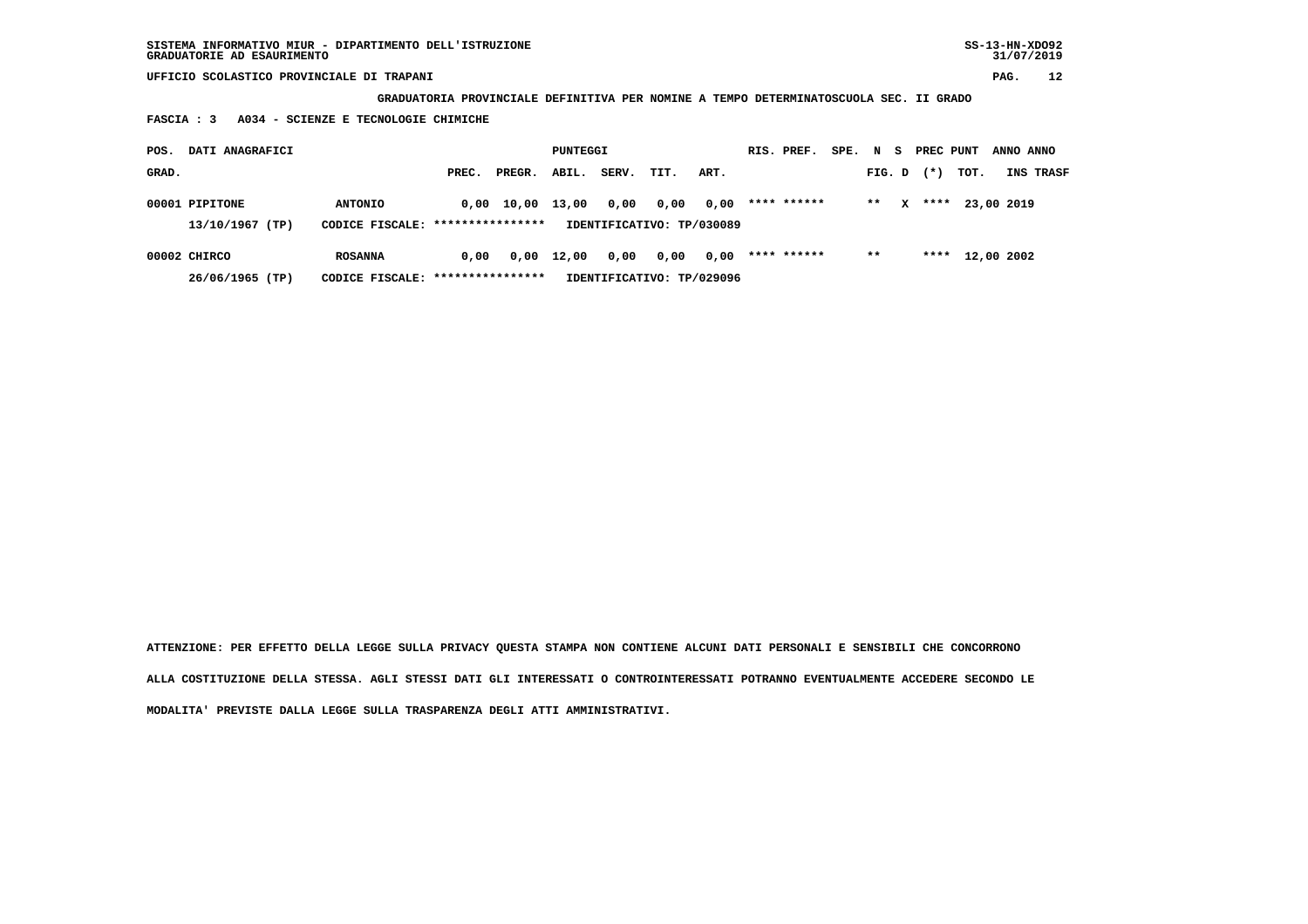| SISTEMA INFORMATIVO MIUR - DIPARTIMENTO DELL'ISTRUZIONE<br>GRADUATORIE AD ESAURIMENTO |                                                                                       |        |          |       |      |                           |  |             |      |        |  |        |                  | $SS-13-HN-XDO92$ | 31/07/2019 |
|---------------------------------------------------------------------------------------|---------------------------------------------------------------------------------------|--------|----------|-------|------|---------------------------|--|-------------|------|--------|--|--------|------------------|------------------|------------|
| UFFICIO SCOLASTICO PROVINCIALE DI TRAPANI                                             |                                                                                       |        |          |       |      |                           |  |             |      |        |  |        |                  | PAG.             | 13         |
|                                                                                       | GRADUATORIA PROVINCIALE DEFINITIVA PER NOMINE A TEMPO DETERMINATOSCUOLA SEC. II GRADO |        |          |       |      |                           |  |             |      |        |  |        |                  |                  |            |
| A040 - SCIENZE E TECNOLOGIE ELETTRICHE ED ELETTRONICHE<br>FASCIA : 3                  |                                                                                       |        |          |       |      |                           |  |             |      |        |  |        |                  |                  |            |
| PREC PUNT<br>RIS. PREF.<br>ANNO ANNO                                                  |                                                                                       |        |          |       |      |                           |  |             |      |        |  |        |                  |                  |            |
| DATI ANAGRAFICI<br>POS.                                                               |                                                                                       |        | PUNTEGGI |       |      |                           |  |             | SPE. | N S    |  |        |                  |                  |            |
| GRAD.                                                                                 | PREC.                                                                                 | PREGR. | ABIL.    | SERV. | TIT. | ART.                      |  |             |      | FIG. D |  | $(* )$ | TOT.             |                  | INS TRASF  |
| 00001 PIZZO<br>IGNAZIO                                                                | 0,00                                                                                  | 29,00  | 42,00    | 60,00 | 0,00 | 0,00                      |  | **** ****** |      | $***$  |  |        | **** 131,00 2009 |                  |            |
| 05/08/1975 (TP)<br>CODICE FISCALE:                                                    | ****************                                                                      |        |          |       |      | IDENTIFICATIVO: TP/057542 |  |             |      |        |  |        |                  |                  |            |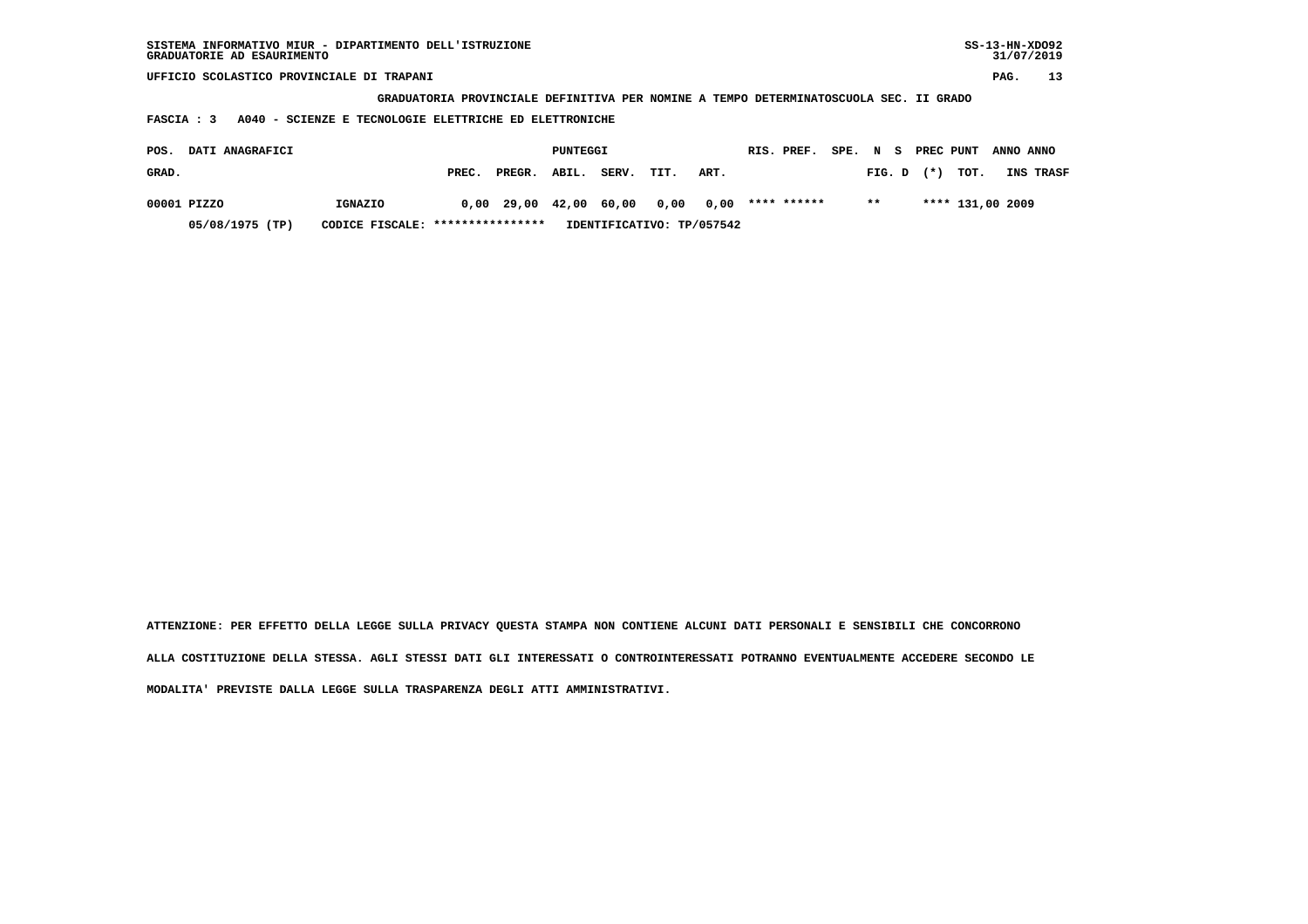**GRADUATORIA PROVINCIALE DEFINITIVA PER NOMINE A TEMPO DETERMINATOSCUOLA SEC. II GRADO**

 **FASCIA : 3 A045 - SCIENZE ECONOMICO-AZIENDALI**

|            | POS. DATI ANAGRAFICI |                                                            |      |                                                   | <b>PUNTEGGI</b> |                       |      | RIS. PREF.              |       | SPE. N S PREC PUNT  |                       | ANNO ANNO |           |
|------------|----------------------|------------------------------------------------------------|------|---------------------------------------------------|-----------------|-----------------------|------|-------------------------|-------|---------------------|-----------------------|-----------|-----------|
| GRAD.      |                      |                                                            |      | PREC. PREGR. ABIL. SERV. TIT.                     |                 |                       | ART. |                         |       | FIG. $D$ $(*)$ TOT. |                       |           | INS TRASF |
|            | 00001 PRINZIVALLI    | PAOLA                                                      |      | 0,00 101,00 15,00 56,00                           |                 | 0,00                  |      | $0,00$ **** ******      | $***$ |                     | **** 172,00 2019 2019 |           |           |
|            | 05/07/1970 (TP)      | CODICE FISCALE: **************** IDENTIFICATIVO: TP/067333 |      |                                                   |                 |                       |      |                         |       |                     |                       |           |           |
|            | 00002 CAMMARATA      | <b>CARMELO</b>                                             |      | 0,00 82,00 14,00 12,00                            |                 | 0,00                  |      | $0,00$ **** ****** **   |       |                     | **** 108,00 2019 2019 |           |           |
|            | 22/01/1972 (PA)      | CODICE FISCALE: **************** IDENTIFICATIVO: TP/067310 |      |                                                   |                 |                       |      |                         |       |                     |                       |           |           |
| 00003 FICI |                      | SAVINA LUCIA                                               | 0,00 |                                                   |                 | 0,00 18,00 82,00 3,00 |      | $0,00$ **** ****** **   |       |                     | **** 103,00 2016      |           |           |
| т          | 10/04/1977 (TP)      | CODICE FISCALE: **************** IDENTIFICATIVO: TP/067091 |      |                                                   |                 |                       |      |                         |       |                     |                       |           |           |
|            | 00004 CENTONZE       | FILIPPO                                                    |      | 0,00 48,00 18,00 12,00                            |                 | 3,00                  |      | $0.00$ **** ****** **   |       |                     | **** 81,00 2007       |           |           |
|            | 01/01/1973 (EE)      | CODICE FISCALE: **************** IDENTIFICATIVO: TP/034304 |      |                                                   |                 |                       |      |                         |       |                     |                       |           |           |
|            | 00005 RIZZO          | <b>NICOLETTA</b>                                           |      | $0,00$ 42,00 18,00 14,00 3,00 0,00 **** ****** ** |                 |                       |      |                         |       |                     | **** 77,00 2007       |           |           |
|            | 27/08/1975 (PA)      | CODICE FISCALE: **************** IDENTIFICATIVO: TP/034924 |      |                                                   |                 |                       |      |                         |       |                     |                       |           |           |
|            | 00006 CARDILLO       | <b>WALTER</b>                                              |      | 0,00 16,00 42,00 0,00                             |                 | 0.00                  |      | $0.00$ **** ****** T ** |       |                     | **** 58,00 2011 2011  |           |           |
|            | 05/01/1977 (TP)      | CODICE FISCALE: **************** IDENTIFICATIVO: TP/059676 |      |                                                   |                 |                       |      |                         |       |                     |                       |           |           |
|            | 00007 RESTA          | ROBERTA MARIA                                              |      | 0,00 36,00 15,00 0,00                             |                 | 0.00                  |      | $0.00$ **** ******      | $* *$ |                     | **** 51,00 2000       |           |           |
|            | 09/12/1968 (TP)      | CODICE FISCALE: **************** IDENTIFICATIVO: TP/021552 |      |                                                   |                 |                       |      |                         |       |                     |                       |           |           |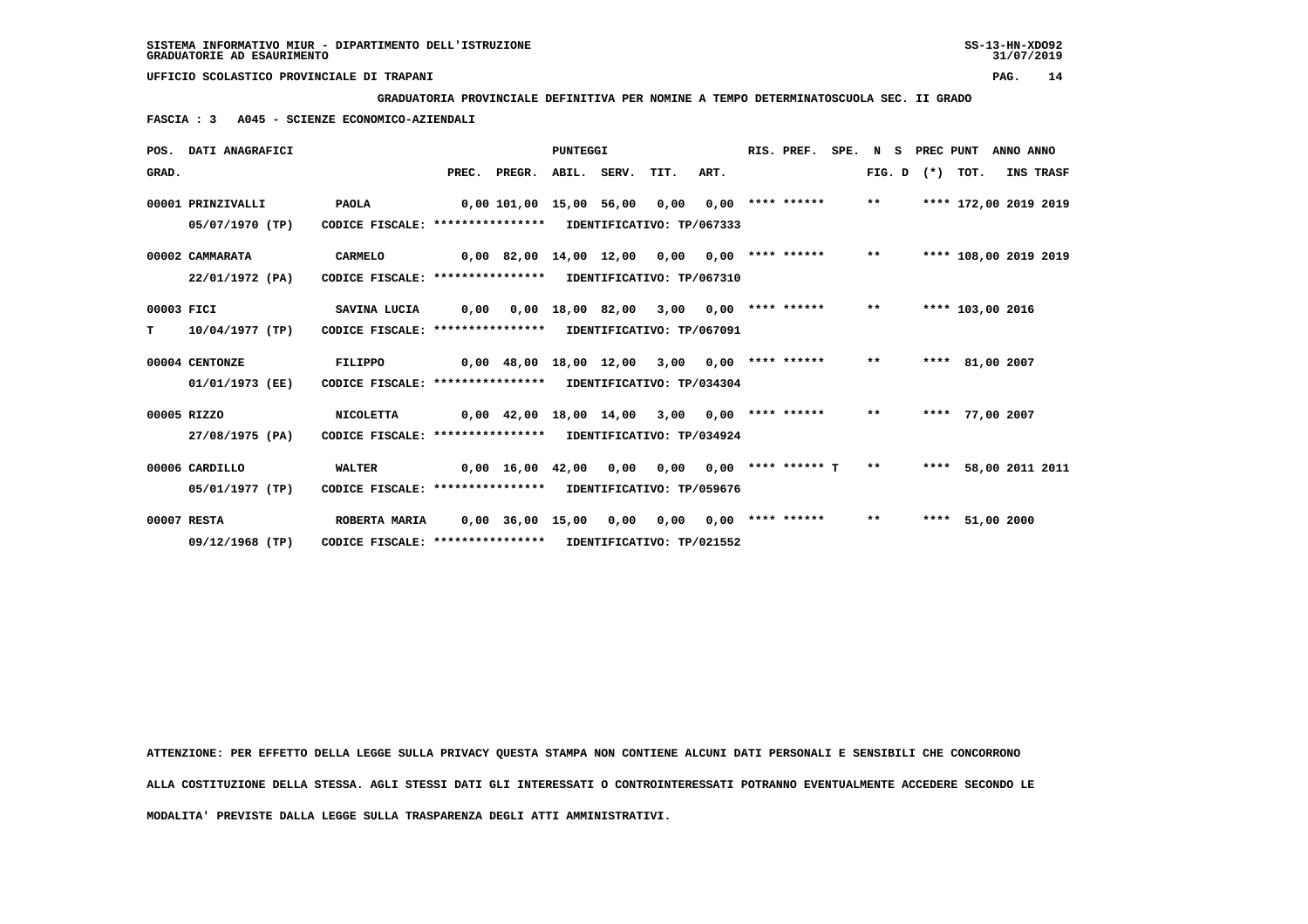**MODALITA' PREVISTE DALLA LEGGE SULLA TRASPARENZA DEGLI ATTI AMMINISTRATIVI.**

 **UFFICIO SCOLASTICO PROVINCIALE DI TRAPANI PAG. 15**

 **GRADUATORIA PROVINCIALE DEFINITIVA PER NOMINE A TEMPO DETERMINATOSCUOLA SEC. II GRADO**

 **FASCIA : 3 A046 - SCIENZE GIURIDICO-ECONOMICHE**

|       | POS. DATI ANAGRAFICI                                                                                                            |                                                            |                       |                                                 | <b>PUNTEGGI</b> |      |                           | RIS. PREF.       |       |  | SPE. N S PREC PUNT ANNO ANNO |           |
|-------|---------------------------------------------------------------------------------------------------------------------------------|------------------------------------------------------------|-----------------------|-------------------------------------------------|-----------------|------|---------------------------|------------------|-------|--|------------------------------|-----------|
| GRAD. |                                                                                                                                 |                                                            |                       | PREC. PREGR. ABIL. SERV.                        |                 | TIT. | ART.                      |                  |       |  | FIG. D $(*)$ TOT.            | INS TRASF |
|       | 00001 INDELICATO                                                                                                                | <b>RAIMONDO</b>                                            |                       | 0,00 213,00 16,00 0,00                          |                 | 0,00 |                           | 0,00 **** ****** | $***$ |  | **** 229,00 2004 2004        |           |
|       | 11/10/1963 (BZ)                                                                                                                 | CODICE FISCALE: **************** IDENTIFICATIVO: TP/031600 |                       |                                                 |                 |      |                           |                  |       |  |                              |           |
|       | 00002 PLAIA                                                                                                                     | <b>ANTONELLA</b>                                           |                       | $0,00$ 112,00 17,00 60,00 0,00 0,00 **** ****** |                 |      |                           |                  | $***$ |  | **** 189,00 2007             |           |
|       | 26/07/1962 (TP)                                                                                                                 | CODICE FISCALE: **************** IDENTIFICATIVO: TP/034907 |                       |                                                 |                 |      |                           |                  |       |  |                              |           |
|       | 00003 GENNA                                                                                                                     | <b>VITO</b>                                                |                       | $0,00$ 118,00 15,00 50,00 0,00 0,00 **** ****** |                 |      |                           |                  | $***$ |  | **** 183,00 2007             |           |
|       | 17/05/1974 (PA)                                                                                                                 | CODICE FISCALE: **************** IDENTIFICATIVO: TP/034872 |                       |                                                 |                 |      |                           |                  |       |  |                              |           |
|       | 00004 ALAGNA                                                                                                                    | <b>ANNA</b>                                                |                       | $0,00$ 64,00 15,00 26,00 3,00 0,00 **** ******  |                 |      |                           |                  | $***$ |  | **** 108,00 2000             |           |
|       | $01/02/1968$ (TP)                                                                                                               | CODICE FISCALE: **************** IDENTIFICATIVO: TP/020101 |                       |                                                 |                 |      |                           |                  |       |  |                              |           |
|       | 00005 BOSCIA                                                                                                                    | ALIDA                                                      |                       | $0,00$ 28,00 13,00 60,00 0,00 0,00 **** ******  |                 |      |                           |                  | $***$ |  | **** 101,00 2002             |           |
|       | 10/01/1972 (TP)                                                                                                                 | CODICE FISCALE: **************** IDENTIFICATIVO: TP/029057 |                       |                                                 |                 |      |                           |                  |       |  |                              |           |
|       | 00006 MODDERNO                                                                                                                  | PASQUALE                                                   | 0,00 81,00 16,00 0,00 |                                                 |                 |      | $0,00$ $0,00$ **** ****** |                  | $***$ |  | X **** 97,00 2007 2007       |           |
|       | 16/04/1973 (TP)                                                                                                                 | CODICE FISCALE: **************** IDENTIFICATIVO: TP/034648 |                       |                                                 |                 |      |                           |                  |       |  |                              |           |
|       | 00007 BIANCO                                                                                                                    | <b>MILENA</b>                                              |                       | $0,00$ 58,00 15,00 24,00 0,00 0,00 **** ******  |                 |      |                           |                  | $***$ |  | **** 97,00 2011 2011         |           |
|       | 03/12/1974 (TP)                                                                                                                 | CODICE FISCALE: **************** IDENTIFICATIVO: TP/059749 |                       |                                                 |                 |      |                           |                  |       |  |                              |           |
|       | 00008 MINORE                                                                                                                    | <b>FRANCESCO</b>                                           |                       | 0,00 19,00 17,00 58,00 0,00 0,00 **** ******    |                 |      |                           |                  |       |  | ** $X$ **** 94,00 2002       |           |
|       | 29/03/1973 (TP)                                                                                                                 | CODICE FISCALE: **************** IDENTIFICATIVO: TP/029862 |                       |                                                 |                 |      |                           |                  |       |  |                              |           |
|       | 00009 NOVARA                                                                                                                    | <b>GIUSEPPE</b>                                            |                       | 0,00 15,00 14,00 54,00 0,00 0,00 **** ******    |                 |      |                           |                  | $***$ |  | **** 83,00 2002              |           |
|       | 24/12/1962 (TP)                                                                                                                 | CODICE FISCALE: **************** IDENTIFICATIVO: TP/029926 |                       |                                                 |                 |      |                           |                  |       |  |                              |           |
|       | ATTENZIONE: PER EFFETTO DELLA LEGGE SULLA PRIVACY QUESTA STAMPA NON CONTIENE ALCUNI DATI PERSONALI E SENSIBILI CHE CONCORRONO   |                                                            |                       |                                                 |                 |      |                           |                  |       |  |                              |           |
|       | ALLA COSTITUZIONE DELLA STESSA. AGLI STESSI DATI GLI INTERESSATI O CONTROINTERESSATI POTRANNO EVENTUALMENTE ACCEDERE SECONDO LE |                                                            |                       |                                                 |                 |      |                           |                  |       |  |                              |           |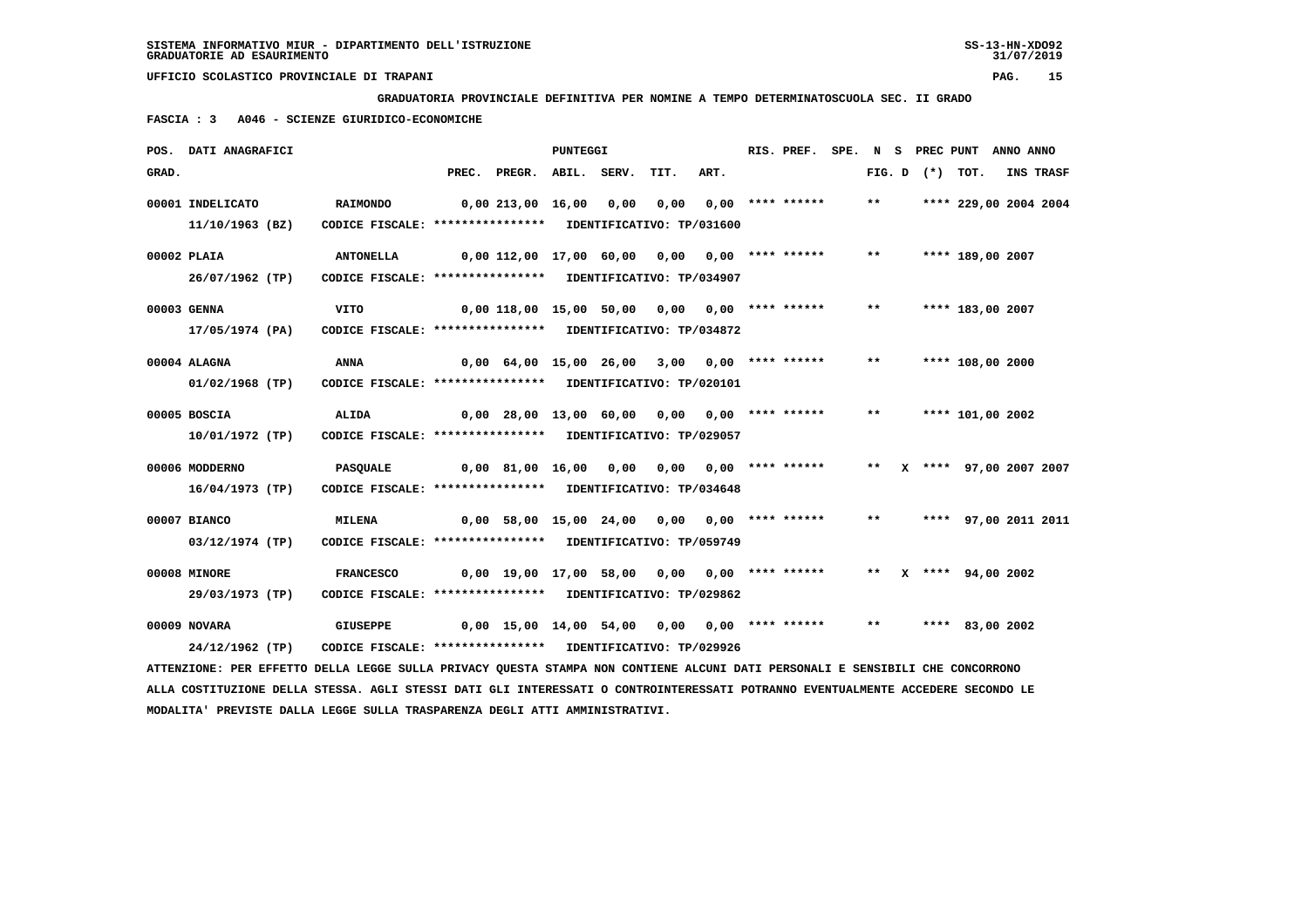**GRADUATORIA PROVINCIALE DEFINITIVA PER NOMINE A TEMPO DETERMINATOSCUOLA SEC. II GRADO**

 **FASCIA : 3 A046 - SCIENZE GIURIDICO-ECONOMICHE**

|       | POS. DATI ANAGRAFICI                                                                                                          |                                                             |                                                    | PUNTEGGI |      |      | RIS. PREF. |       |  | SPE. N S PREC PUNT ANNO ANNO |                  |
|-------|-------------------------------------------------------------------------------------------------------------------------------|-------------------------------------------------------------|----------------------------------------------------|----------|------|------|------------|-------|--|------------------------------|------------------|
| GRAD. |                                                                                                                               |                                                             | PREC. PREGR. ABIL. SERV.                           |          | TIT. | ART. |            |       |  | FIG. $D$ $(*)$ TOT.          | <b>INS TRASF</b> |
|       | 00010 STABILE                                                                                                                 | PATRIZIA                                                    | $0,00$ 28,00 16,00 24,00 0,00 0,00 **** ******     |          |      |      |            | $***$ |  | **** 68,00 2007 2007         |                  |
|       | 21/07/1968 (TP)                                                                                                               | CODICE FISCALE: **************** IDENTIFICATIVO: TP/034475  |                                                    |          |      |      |            |       |  |                              |                  |
|       | 00011 FASCELLA                                                                                                                | <b>PAOLO</b>                                                | $0,00$ 6,00 15,00 22,00 0,00 0,00 **** ******      |          |      |      |            |       |  | ** **** 43,00 2007 2007      |                  |
|       | 11/10/1971 (TP)                                                                                                               | CODICE FISCALE: **************** IDENTIFICATIVO: TP/034804  |                                                    |          |      |      |            |       |  |                              |                  |
|       | 00012 MONACO                                                                                                                  | LORENZO MARIA                                               | $0,00$ 1,00 16,00 24,00 0,00 0,00 **** ******      |          |      |      |            | $***$ |  | **** 41,00 2007              |                  |
|       | 16/06/1970 (PA)                                                                                                               | CODICE FISCALE: **************** IDENTIFICATIVO: TP/029894  |                                                    |          |      |      |            |       |  |                              |                  |
|       | 00013 BONAFEDE                                                                                                                | SALVATORE ANGEL 0,00 17,00 14,00 0,00 3,00 0,00 **** ****** |                                                    |          |      |      |            |       |  | ** X **** 34,00 2000         |                  |
|       | 15/04/1972 (TP)                                                                                                               | CODICE FISCALE: **************** IDENTIFICATIVO: TP/020634  |                                                    |          |      |      |            |       |  |                              |                  |
|       | 00014 MIRABILE                                                                                                                | GIUSEPPA MARIA 0,00 0,00 14,00 20,00 0,00 0,00 **** ******  |                                                    |          |      |      |            | $***$ |  | **** 34,00 2002              |                  |
|       | 30/04/1973 (TP)                                                                                                               | CODICE FISCALE: **************** IDENTIFICATIVO: TP/029869  |                                                    |          |      |      |            |       |  |                              |                  |
|       | 00015 GERARDI                                                                                                                 | BALDASSARE SERG 0,00 16,00 16,00 0,00 0,00 0,00 **** ****** |                                                    |          |      |      |            | $* *$ |  | **** 32,00 2002              |                  |
|       | 20/11/1959 (TP)                                                                                                               | CODICE FISCALE: **************** IDENTIFICATIVO: TP/029662  |                                                    |          |      |      |            |       |  |                              |                  |
|       | 00016 SCANDALIATO                                                                                                             | <b>NICOLO'</b>                                              | $0,00$ $0,00$ $14,00$ $12,00$ $0,00$ $0,00$ $***$  |          |      |      |            | $***$ |  | **** 26,00 2019              |                  |
|       | 02/09/1969 (TP)                                                                                                               | CODICE FISCALE: **************** IDENTIFICATIVO: TP/030048  |                                                    |          |      |      |            |       |  |                              |                  |
|       | 00017 BELLAFIORE                                                                                                              | <b>GIANVITO</b>                                             | 0,00  0,00  13,00  12,00  0,00  0,00  ****  ****** |          |      |      |            | $***$ |  | **** 25,00 2019              |                  |
|       | 09/05/1971 (TP)                                                                                                               | CODICE FISCALE: **************** IDENTIFICATIVO: TP/031073  |                                                    |          |      |      |            |       |  |                              |                  |
|       | 00018 CANGEMI                                                                                                                 | FRANCESCA MARIA 0,00 0,00 15,00 10,00 0,00 0,00 **** ****** |                                                    |          |      |      |            |       |  | ** X **** 25,00 2019         |                  |
|       | 19/02/1969 (TP)                                                                                                               | CODICE FISCALE: **************** IDENTIFICATIVO: TP/029072  |                                                    |          |      |      |            |       |  |                              |                  |
|       | ATTENZIONE: PER EFFETTO DELLA LEGGE SULLA PRIVACY QUESTA STAMPA NON CONTIENE ALCUNI DATI PERSONALI E SENSIBILI CHE CONCORRONO |                                                             |                                                    |          |      |      |            |       |  |                              |                  |

 **ALLA COSTITUZIONE DELLA STESSA. AGLI STESSI DATI GLI INTERESSATI O CONTROINTERESSATI POTRANNO EVENTUALMENTE ACCEDERE SECONDO LE MODALITA' PREVISTE DALLA LEGGE SULLA TRASPARENZA DEGLI ATTI AMMINISTRATIVI.**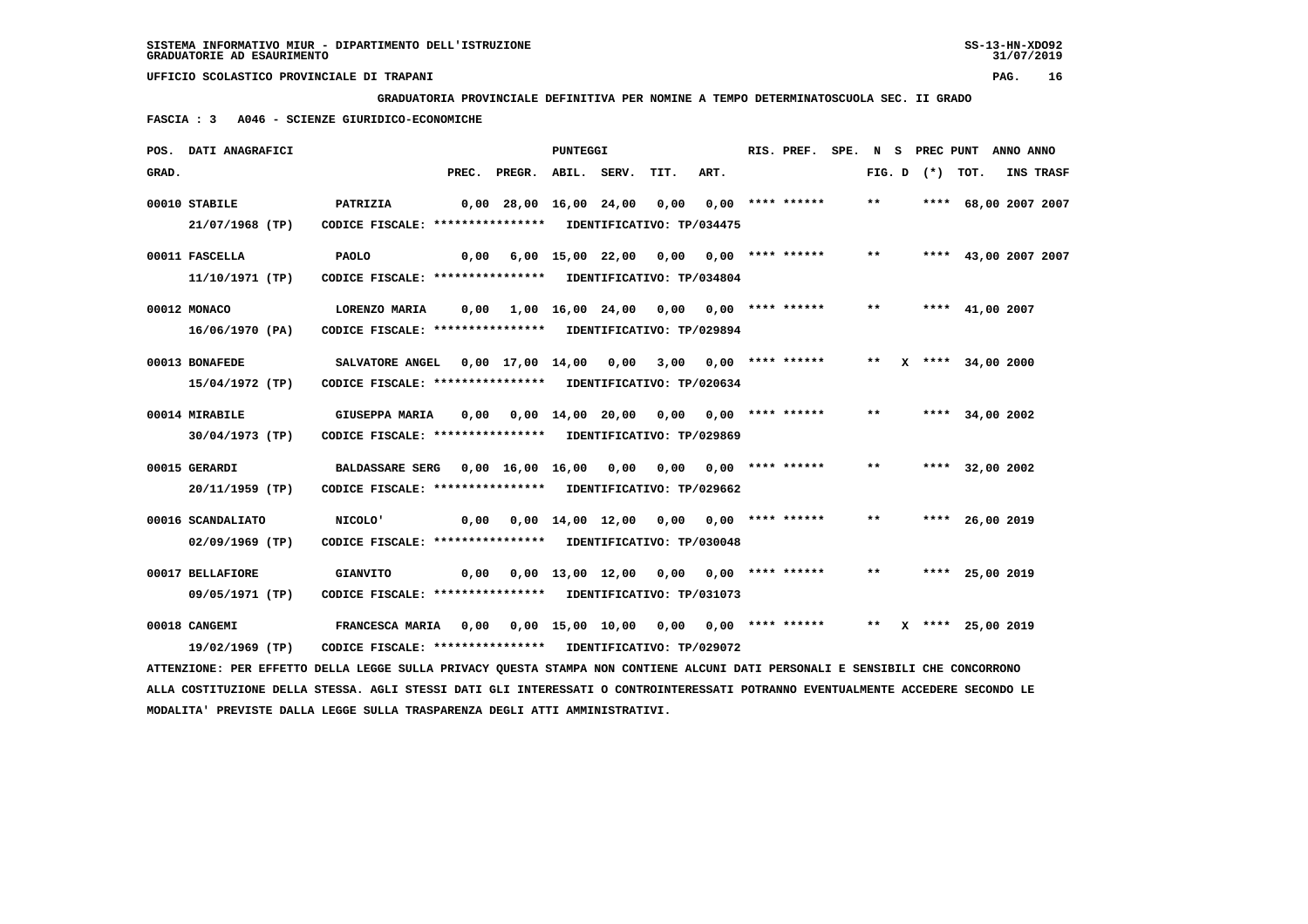**GRADUATORIA PROVINCIALE DEFINITIVA PER NOMINE A TEMPO DETERMINATOSCUOLA SEC. II GRADO**

 **FASCIA : 3 A046 - SCIENZE GIURIDICO-ECONOMICHE**

|       | POS. DATI ANAGRAFICI                                                                                                          |                                                            |      |                                              | <b>PUNTEGGI</b> |      |                                          |                           | RIS. PREF. SPE. N S PREC PUNT ANNO ANNO |       |                   |                      |                  |
|-------|-------------------------------------------------------------------------------------------------------------------------------|------------------------------------------------------------|------|----------------------------------------------|-----------------|------|------------------------------------------|---------------------------|-----------------------------------------|-------|-------------------|----------------------|------------------|
| GRAD. |                                                                                                                               |                                                            |      | PREC. PREGR. ABIL. SERV.                     |                 |      | TIT.                                     | ART.                      |                                         |       | FIG. D $(*)$ TOT. |                      | <b>INS TRASF</b> |
|       | 00019 MARTINO                                                                                                                 | <b>ANGELO</b>                                              | 0,00 |                                              |                 |      | $0,00$ 13,00 10,00 0,00 0,00 **** ****** |                           |                                         | $***$ |                   | **** 23,00 2019 2019 |                  |
|       | 27/02/1963 (TP)                                                                                                               | CODICE FISCALE: **************** IDENTIFICATIVO: TP/067419 |      |                                              |                 |      |                                          |                           |                                         |       |                   |                      |                  |
|       | 00020 BELLAFIORE                                                                                                              | <b>SERGIO</b>                                              | 0,00 |                                              | 0,00 15,00 0,00 |      |                                          | 6,00 0,00 **** ******     |                                         | $***$ |                   | **** 21,00 2019      |                  |
|       | 09/03/1972 (TP)                                                                                                               | CODICE FISCALE: **************** IDENTIFICATIVO: TP/029039 |      |                                              |                 |      |                                          |                           |                                         |       |                   |                      |                  |
|       | 00021 RESTA                                                                                                                   | ROBERTA MARIA                                              |      | 0,00 6,00 14,00 0,00 0,00 0,00 **** ******   |                 |      |                                          |                           |                                         | $***$ |                   | **** 20,00 2000      |                  |
|       | 09/12/1968 (TP)                                                                                                               | CODICE FISCALE: **************** IDENTIFICATIVO: TP/021552 |      |                                              |                 |      |                                          |                           |                                         |       |                   |                      |                  |
|       | 00022 GIURINTANO                                                                                                              | <b>GIACOMO</b>                                             |      | $0,00$ 1,00 15,00 0,00 3,00 0,00 **** ****** |                 |      |                                          |                           |                                         | $***$ |                   | **** 19,00 2019 2019 |                  |
|       | 16/09/1968 (TP)                                                                                                               | CODICE FISCALE: **************** IDENTIFICATIVO: TP/067422 |      |                                              |                 |      |                                          |                           |                                         |       |                   |                      |                  |
|       | 00023 PATTI                                                                                                                   | VINCENZA IMMACO 0,00                                       |      |                                              | 2,00 16,00 0,00 |      | 0,00 0,00 **** ******                    |                           |                                         | $***$ |                   | **** 18,00 2004 2004 |                  |
|       | 16/09/1971 (TP)                                                                                                               | CODICE FISCALE: **************** IDENTIFICATIVO: TP/031801 |      |                                              |                 |      |                                          |                           |                                         |       |                   |                      |                  |
|       | 00024 GUCCIARDI                                                                                                               | <b>FRANCESCO</b>                                           |      | $0,00$ $1,00$ $15,00$ $0,00$                 |                 |      |                                          |                           |                                         | $* *$ |                   | **** $16,00$ 2002    |                  |
|       | 24/02/1967 (TP)                                                                                                               | CODICE FISCALE: **************** IDENTIFICATIVO: TP/029817 |      |                                              |                 |      |                                          |                           |                                         |       |                   |                      |                  |
|       | 00025 SAMMARITANO                                                                                                             | <b>NICOLA</b>                                              | 0,00 |                                              |                 |      | 0,00 16,00 0,00 0,00 0,00 **** ******    |                           |                                         | $***$ |                   | **** 16,00 2002      |                  |
|       | 02/01/1963 (TP)                                                                                                               | CODICE FISCALE: **************** IDENTIFICATIVO: TP/029954 |      |                                              |                 |      |                                          |                           |                                         |       |                   |                      |                  |
|       | 00026 LAUDICINA                                                                                                               | LUIGI                                                      | 0,00 | 0,00 15,00                                   |                 | 0,00 |                                          | $0,00$ $0,00$ **** ****** |                                         | $***$ |                   | **** 15,00 2002      |                  |
|       | 18/08/1973 (TP)                                                                                                               | CODICE FISCALE: **************** IDENTIFICATIVO: TP/029611 |      |                                              |                 |      |                                          |                           |                                         |       |                   |                      |                  |
|       | 00027 GIACALONE                                                                                                               | WALTER MICHELE                                             | 0,00 |                                              |                 |      | 0,00 15,00 0,00 0,00 0,00 **** ******    |                           |                                         | $**$  |                   | **** 15,00 2002      |                  |
|       | 13/06/1972 (TP)                                                                                                               | CODICE FISCALE: **************** IDENTIFICATIVO: TP/029739 |      |                                              |                 |      |                                          |                           |                                         |       |                   |                      |                  |
|       | ATTENZIONE: PER EFFETTO DELLA LEGGE SULLA PRIVACY QUESTA STAMPA NON CONTIENE ALCUNI DATI PERSONALI E SENSIBILI CHE CONCORRONO |                                                            |      |                                              |                 |      |                                          |                           |                                         |       |                   |                      |                  |

 **ALLA COSTITUZIONE DELLA STESSA. AGLI STESSI DATI GLI INTERESSATI O CONTROINTERESSATI POTRANNO EVENTUALMENTE ACCEDERE SECONDO LE MODALITA' PREVISTE DALLA LEGGE SULLA TRASPARENZA DEGLI ATTI AMMINISTRATIVI.**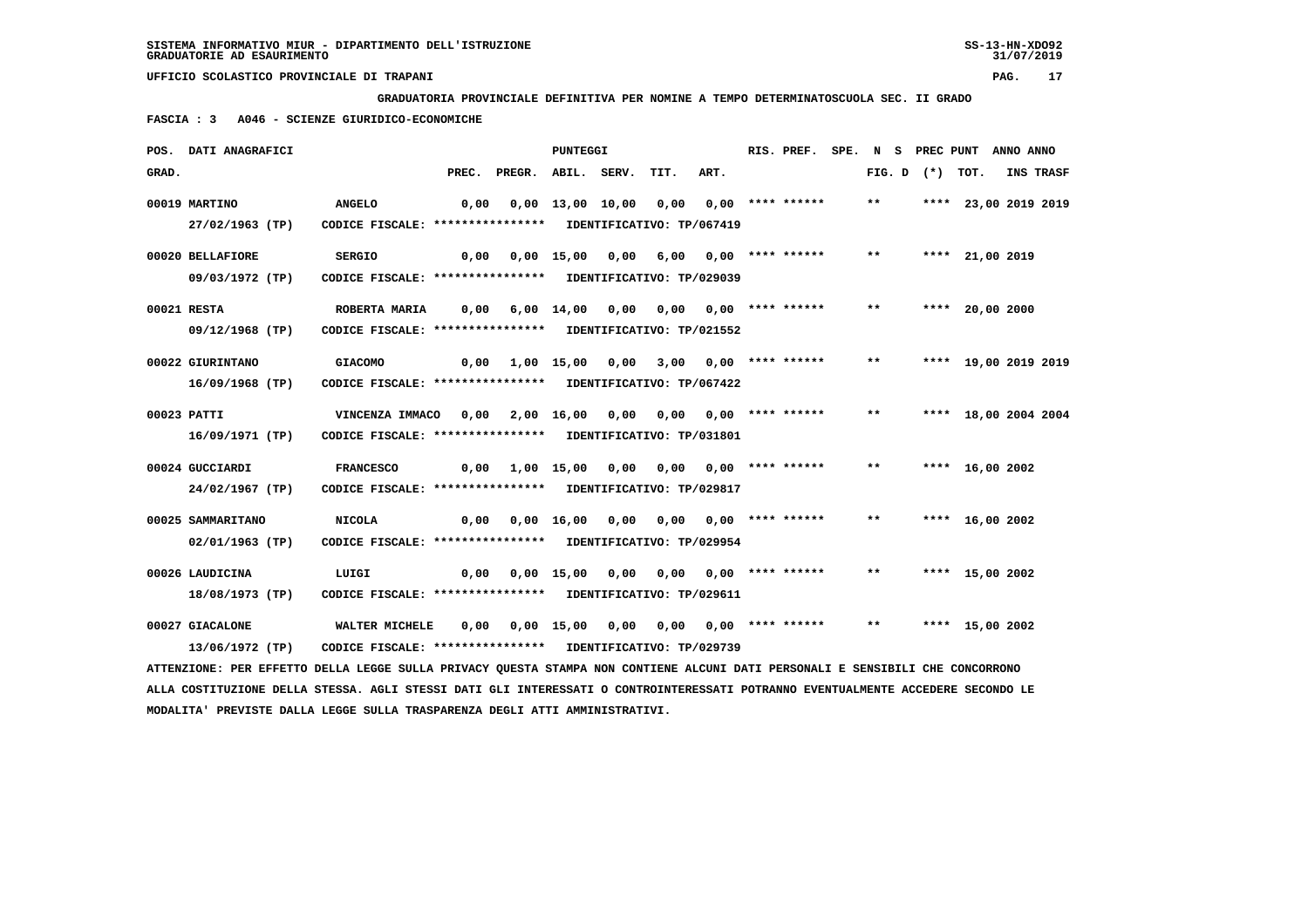**GRADUATORIA PROVINCIALE DEFINITIVA PER NOMINE A TEMPO DETERMINATOSCUOLA SEC. II GRADO**

 **FASCIA : 3 A046 - SCIENZE GIURIDICO-ECONOMICHE**

|       | POS. DATI ANAGRAFICI |                                                            |       |        | <b>PUNTEGGI</b>    |             |                           |      | RIS. PREF.         | SPE. N S |              | PREC PUNT      |                 | ANNO ANNO            |  |
|-------|----------------------|------------------------------------------------------------|-------|--------|--------------------|-------------|---------------------------|------|--------------------|----------|--------------|----------------|-----------------|----------------------|--|
| GRAD. |                      |                                                            | PREC. | PREGR. |                    | ABIL. SERV. | TIT.                      | ART. |                    |          |              | $FIG. D$ $(*)$ | TOT.            | INS TRASF            |  |
|       | 00028 BANDINI        | ANNA SANDRA                                                | 0,00  |        | $0,00$ 15,00       | 0,00        | 0,00                      |      | $0,00$ **** ****** |          | $***$        |                | **** 15,00 2002 |                      |  |
|       | 13/05/1965 (TP)      | CODICE FISCALE: ****************                           |       |        |                    |             | IDENTIFICATIVO: TP/029030 |      |                    |          |              |                |                 |                      |  |
|       | 00029 LAMIA          | <b>NICOLO</b>                                              | 0,00  |        | $0,00$ 15,00       | 0,00        | 0,00                      |      | $0,00$ **** ****** |          | $\star\star$ | ****           |                 | 15,00 2007 2007      |  |
|       | 03/06/1972 (TP)      | CODICE FISCALE: *****************                          |       |        |                    |             | IDENTIFICATIVO: TP/034230 |      |                    |          |              |                |                 |                      |  |
|       | 00030 SABELLA        | <b>INNOCENZA</b>                                           | 0,00  |        | $0,00$ 15,00       | 0,00        | 0,00                      |      | $0,00$ **** ****** |          | $***$        |                |                 | **** 15,00 2019 2019 |  |
|       | 06/04/1966 (AG)      | CODICE FISCALE: ****************                           |       |        |                    |             | IDENTIFICATIVO: TP/067334 |      |                    |          |              |                |                 |                      |  |
|       | 00031 CONSENTINO     | ANTONIO MARIANO                                            | 0.00  |        | $0,00$ 15,00       | 0,00        | 0.00                      |      | $0.00$ **** ****** |          | $***$        |                | **** 15,00 2019 |                      |  |
|       | 13/06/1965 (TP)      | CODICE FISCALE: **************** IDENTIFICATIVO: TP/029105 |       |        |                    |             |                           |      |                    |          |              |                |                 |                      |  |
|       | 00032 AMATO          | <b>VITO</b>                                                | 0.00  |        | $0.00 \quad 14.00$ | 0,00        | 0,00                      |      | $0.00$ **** ****** |          | $* *$        |                | **** 14,00 2002 |                      |  |
|       | 27/08/1970 (TP)      | CODICE FISCALE: **************** IDENTIFICATIVO: TP/029020 |       |        |                    |             |                           |      |                    |          |              |                |                 |                      |  |
|       | 00033 CARDONE        | <b>PAOLA</b>                                               | 0,00  |        | $0.00$ 14.00       | 0.00        | 0.00                      |      | $0.00$ **** ****** |          | $**$         |                |                 | **** 14,00 2019 2019 |  |
|       | $26/03/1969$ (NA)    | CODICE FISCALE: **************** IDENTIFICATIVO: TP/067420 |       |        |                    |             |                           |      |                    |          |              |                |                 |                      |  |
|       | 00034 PELLEGRINO     | LEONARDO MASSIM                                            | 0.00  |        | $0,00 \quad 14,00$ | 0,00        | 0.00                      |      | $0,00$ **** ****** |          | $* *$        |                | **** 14,00 2019 |                      |  |
|       | 07/01/1971 (TP)      | CODICE FISCALE: **************** IDENTIFICATIVO: TP/030076 |       |        |                    |             |                           |      |                    |          |              |                |                 |                      |  |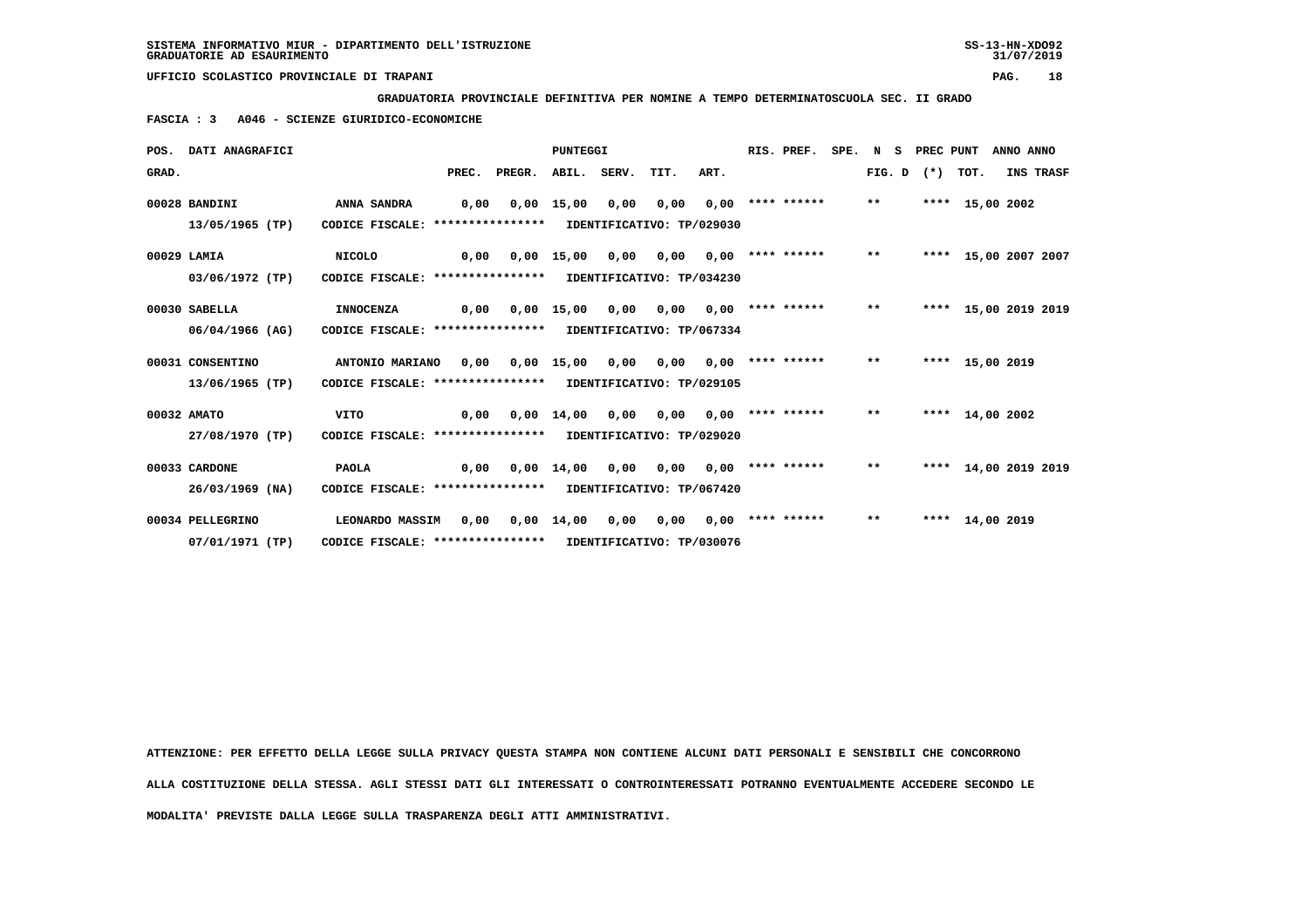| $SS-13-HN-XDO92$<br>SISTEMA INFORMATIVO MIUR - DIPARTIMENTO DELL'ISTRUZIONE<br>GRADUATORIE AD ESAURIMENTO<br>UFFICIO SCOLASTICO PROVINCIALE DI TRAPANI |                                                                                       |       |        |          |       |                           |      |  |             |          |        |  |           |      | 31/07/2019 |           |
|--------------------------------------------------------------------------------------------------------------------------------------------------------|---------------------------------------------------------------------------------------|-------|--------|----------|-------|---------------------------|------|--|-------------|----------|--------|--|-----------|------|------------|-----------|
|                                                                                                                                                        |                                                                                       |       |        |          |       |                           |      |  |             |          |        |  |           |      | PAG.       | 19        |
|                                                                                                                                                        | GRADUATORIA PROVINCIALE DEFINITIVA PER NOMINE A TEMPO DETERMINATOSCUOLA SEC. II GRADO |       |        |          |       |                           |      |  |             |          |        |  |           |      |            |           |
| A046 - SCIENZE GIURIDICO-ECONOMICHE<br>FASCIA : 4                                                                                                      |                                                                                       |       |        |          |       |                           |      |  |             |          |        |  |           |      |            |           |
| DATI ANAGRAFICI<br>POS.                                                                                                                                |                                                                                       |       |        | PUNTEGGI |       |                           |      |  | RIS. PREF.  | SPE. N S |        |  | PREC PUNT |      | ANNO ANNO  |           |
| GRAD.                                                                                                                                                  |                                                                                       | PREC. | PREGR. | ABIL.    | SERV. | TIT.                      | ART. |  |             |          | FIG. D |  | $(* )$    | TOT. |            | INS TRASF |
| 00035 CATANZARO                                                                                                                                        | MATTIA CRISTINA                                                                       | 0.00  | 0,00   | 18,00    | 60.00 | 0,00                      | 0.00 |  | **** ****** |          | $* *$  |  | ****      |      | 78,00 2019 |           |
| 27/08/1977 (TP)<br>т                                                                                                                                   | CODICE FISCALE: *****************                                                     |       |        |          |       | IDENTIFICATIVO: TP/066511 |      |  |             |          |        |  |           |      |            |           |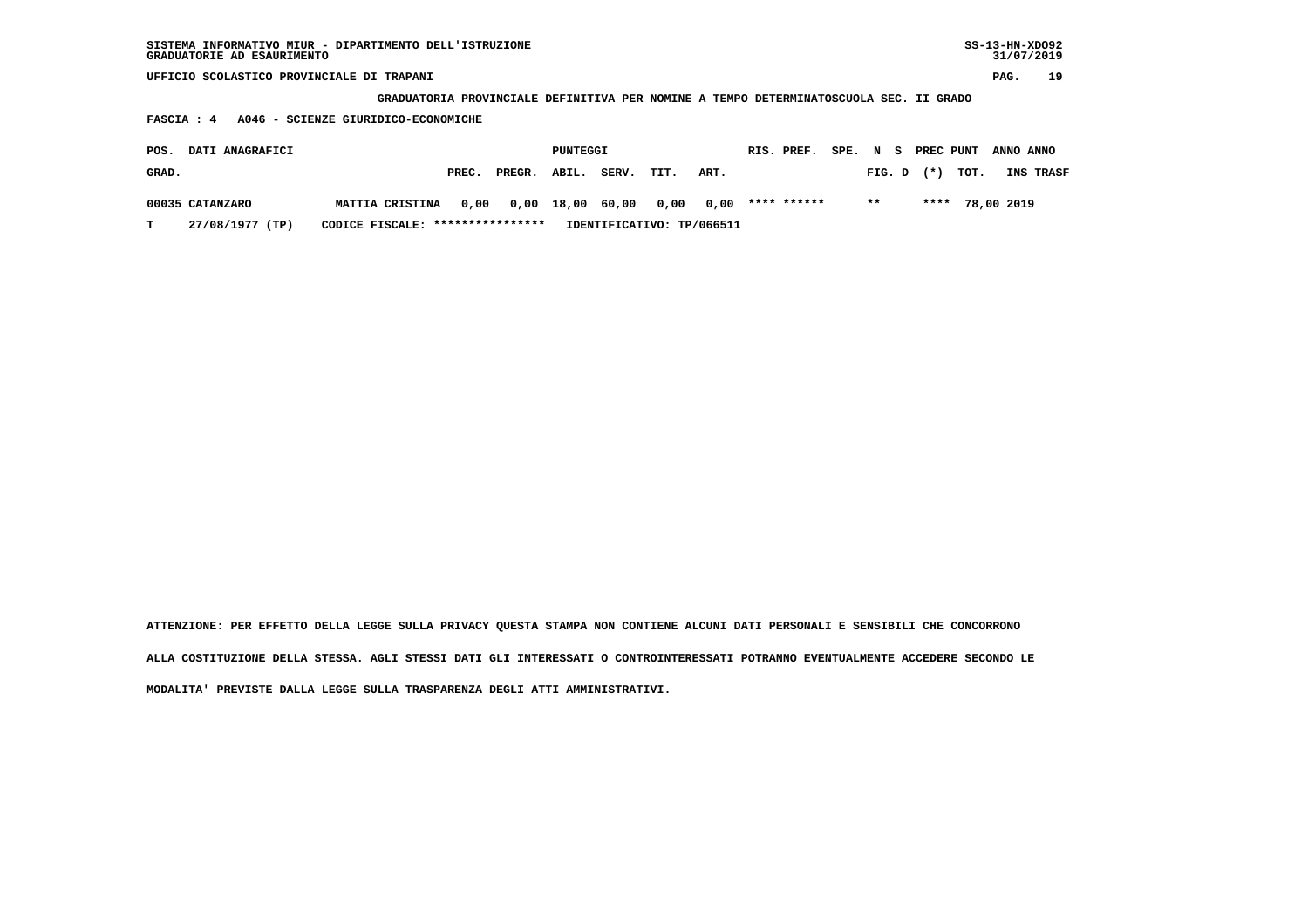| SISTEMA INFORMATIVO MIUR - DIPARTIMENTO DELL'ISTRUZIONE<br>GRADUATORIE AD ESAURIMENTO |          |       |        |          |       |      |      |  |             |        |        |           |      | $SS-13-HN-XDO92$<br>31/07/2019 |           |
|---------------------------------------------------------------------------------------|----------|-------|--------|----------|-------|------|------|--|-------------|--------|--------|-----------|------|--------------------------------|-----------|
| UFFICIO SCOLASTICO PROVINCIALE DI TRAPANI                                             |          |       |        |          |       |      |      |  |             |        |        |           |      | PAG.                           | 20        |
| GRADUATORIA PROVINCIALE DEFINITIVA PER NOMINE A TEMPO DETERMINATOSCUOLA SEC. II GRADO |          |       |        |          |       |      |      |  |             |        |        |           |      |                                |           |
| A047 - SCIENZE MATEMATICHE APPLICATE<br><b>FASCIA: 3</b>                              |          |       |        |          |       |      |      |  |             |        |        |           |      |                                |           |
| DATI ANAGRAFICI<br>POS.                                                               |          |       |        | PUNTEGGI |       |      |      |  | RIS. PREF.  | SPE. N | - S    | PREC PUNT |      | ANNO ANNO                      |           |
| GRAD.                                                                                 |          | PREC. | PREGR. | ABIL.    | SERV. | TIT. | ART. |  |             |        | FIG. D | $(*)$     | TOT. |                                | INS TRASF |
| 00001 GIACALONE                                                                       | LOREDANA | 0.00  | 0,00   | 13,00    | 0,00  | 3,00 | 0,00 |  | **** ****** |        | $* *$  | ****      |      | 16,00 2019                     |           |

 **15/01/1971 (TP) CODICE FISCALE: \*\*\*\*\*\*\*\*\*\*\*\*\*\*\*\* IDENTIFICATIVO: TP/029669**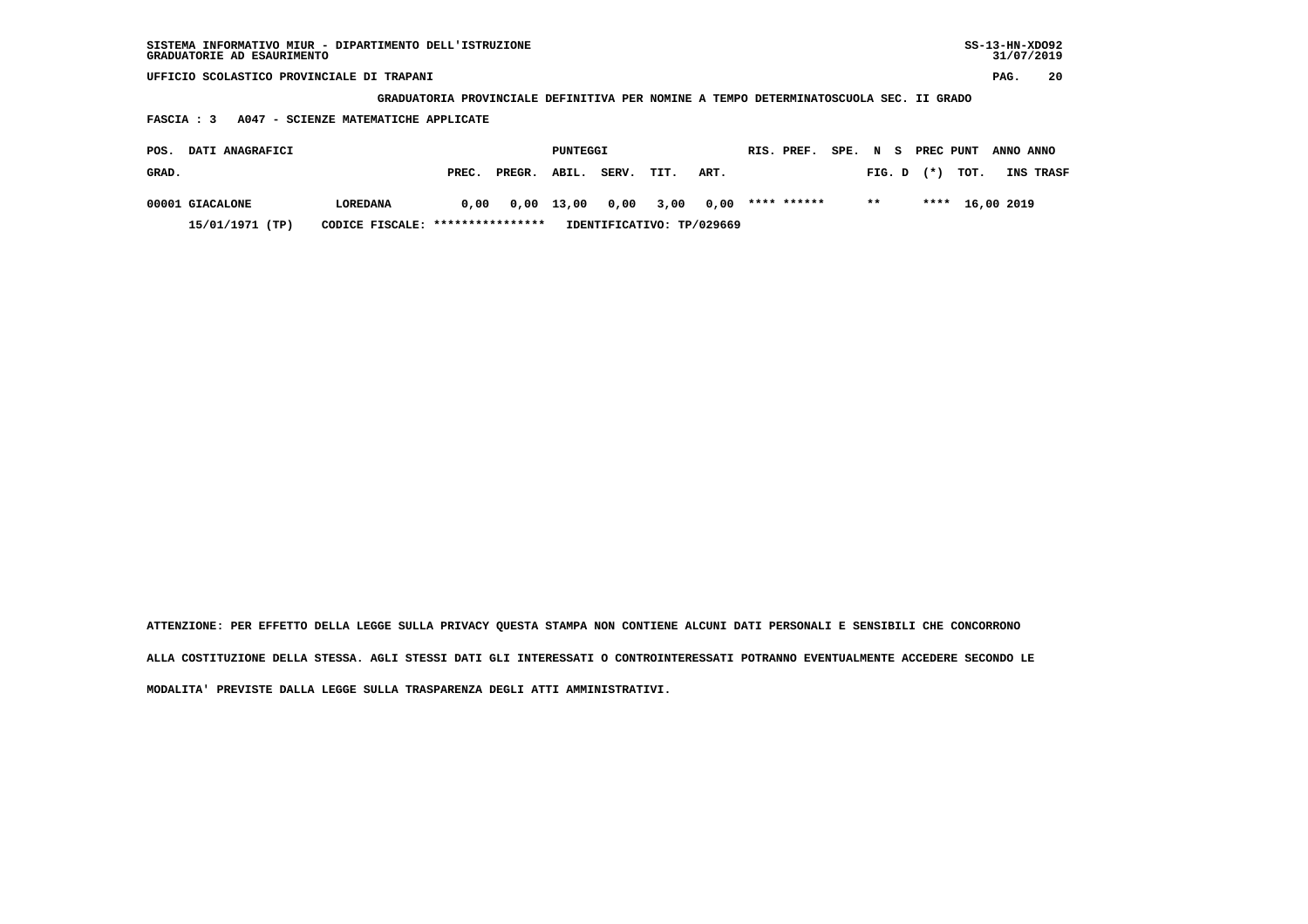| SISTEMA INFORMATIVO MIUR - DIPARTIMENTO DELL'ISTRUZIONE | SS-13-HN-XD092 |
|---------------------------------------------------------|----------------|
| GRADUATORIE AD ESAURIMENTO                              | 31/07/2019     |

 **GRADUATORIA PROVINCIALE DEFINITIVA PER NOMINE A TEMPO DETERMINATOSCUOLA SEC. II GRADO**

 **FASCIA : 3 A048 - SCIENZE MOTORIE E SPORTIVE NEGLI ISTITUTI DI ISTRUZIONE SECONDARIA DI II GRADO**

| POS.  | <b>DATI ANAGRAFICI</b> |                                   |       |              | PUNTEGGI |       |           |                           | RIS. PREF.  |       |                | SPE. N S PREC PUNT ANNO ANNO |                  |
|-------|------------------------|-----------------------------------|-------|--------------|----------|-------|-----------|---------------------------|-------------|-------|----------------|------------------------------|------------------|
| GRAD. |                        |                                   | PREC. | PREGR. ABIL. |          | SERV. | TIT.      | ART.                      |             |       | $FIG. D$ $(*)$ | TOT.                         | <b>INS TRASF</b> |
|       | 00001 BOLOGNA          | VINCENZA                          | 0.00  | 3,00 14,00   |          | 0.00  | 3,00 0,00 |                           | **** ****** | $***$ |                | **** 20,00 2000              |                  |
|       | 24/02/1962 (TP)        | CODICE FISCALE: ***************** |       |              |          |       |           | IDENTIFICATIVO: TP/020388 |             |       |                |                              |                  |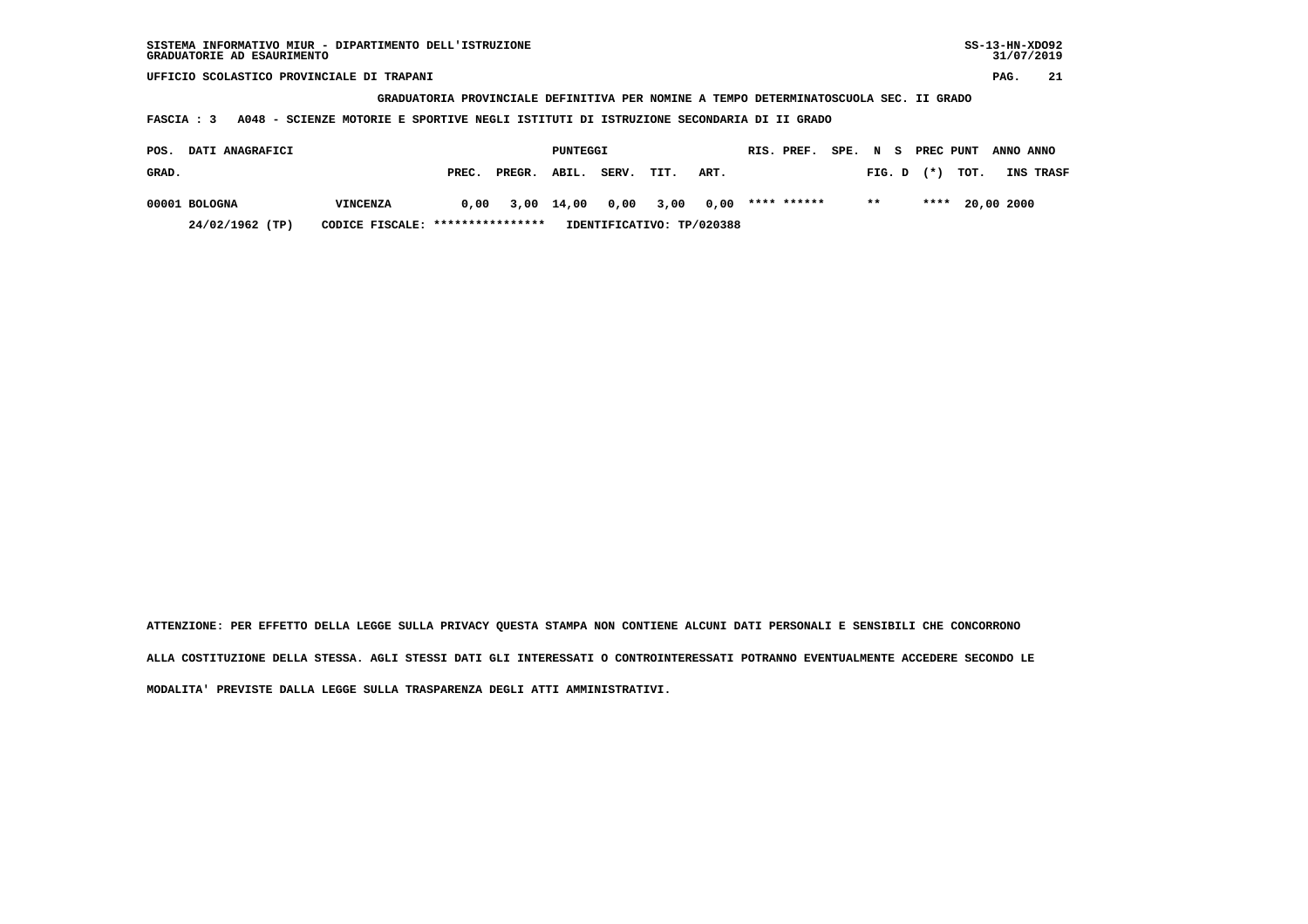| SISTEMA INFORMATIVO MIUR - DIPARTIMENTO DELL'ISTRUZIONE<br>GRADUATORIE AD ESAURIMENTO |                                                                                       |        |          |       |      |                           |            |             |      |        |   |           |      |            | $SS-13-HN-XDO92$<br>31/07/2019 |
|---------------------------------------------------------------------------------------|---------------------------------------------------------------------------------------|--------|----------|-------|------|---------------------------|------------|-------------|------|--------|---|-----------|------|------------|--------------------------------|
| UFFICIO SCOLASTICO PROVINCIALE DI TRAPANI                                             |                                                                                       |        |          |       |      |                           |            |             |      |        |   |           |      | PAG.       | 22                             |
|                                                                                       | GRADUATORIA PROVINCIALE DEFINITIVA PER NOMINE A TEMPO DETERMINATOSCUOLA SEC. II GRADO |        |          |       |      |                           |            |             |      |        |   |           |      |            |                                |
| A050 - SCIENZE NATURALI, CHIMICHE E BIOLOGICHE<br><b>FASCIA : 3</b>                   |                                                                                       |        |          |       |      |                           |            |             |      |        |   |           |      |            |                                |
| DATI ANAGRAFICI<br>POS.                                                               |                                                                                       |        | PUNTEGGI |       |      |                           | RIS. PREF. |             | SPE. | N S    |   | PREC PUNT |      | ANNO ANNO  |                                |
| GRAD.                                                                                 | PREC.                                                                                 | PREGR. | ABIL.    | SERV. | TIT. | ART.                      |            |             |      | FIG. D |   | $(* )$    | TOT. |            | INS TRASF                      |
| 00001 PIPITONE<br><b>ANTONIO</b>                                                      | 0.00                                                                                  | 6,00   | 13,00    | 0,00  | 0,00 | 0,00                      |            | **** ****** |      | $***$  | x | ****      |      | 19,00 2019 |                                |
| 13/10/1967 (TP)<br>CODICE FISCALE:                                                    | ****************                                                                      |        |          |       |      | IDENTIFICATIVO: TP/030089 |            |             |      |        |   |           |      |            |                                |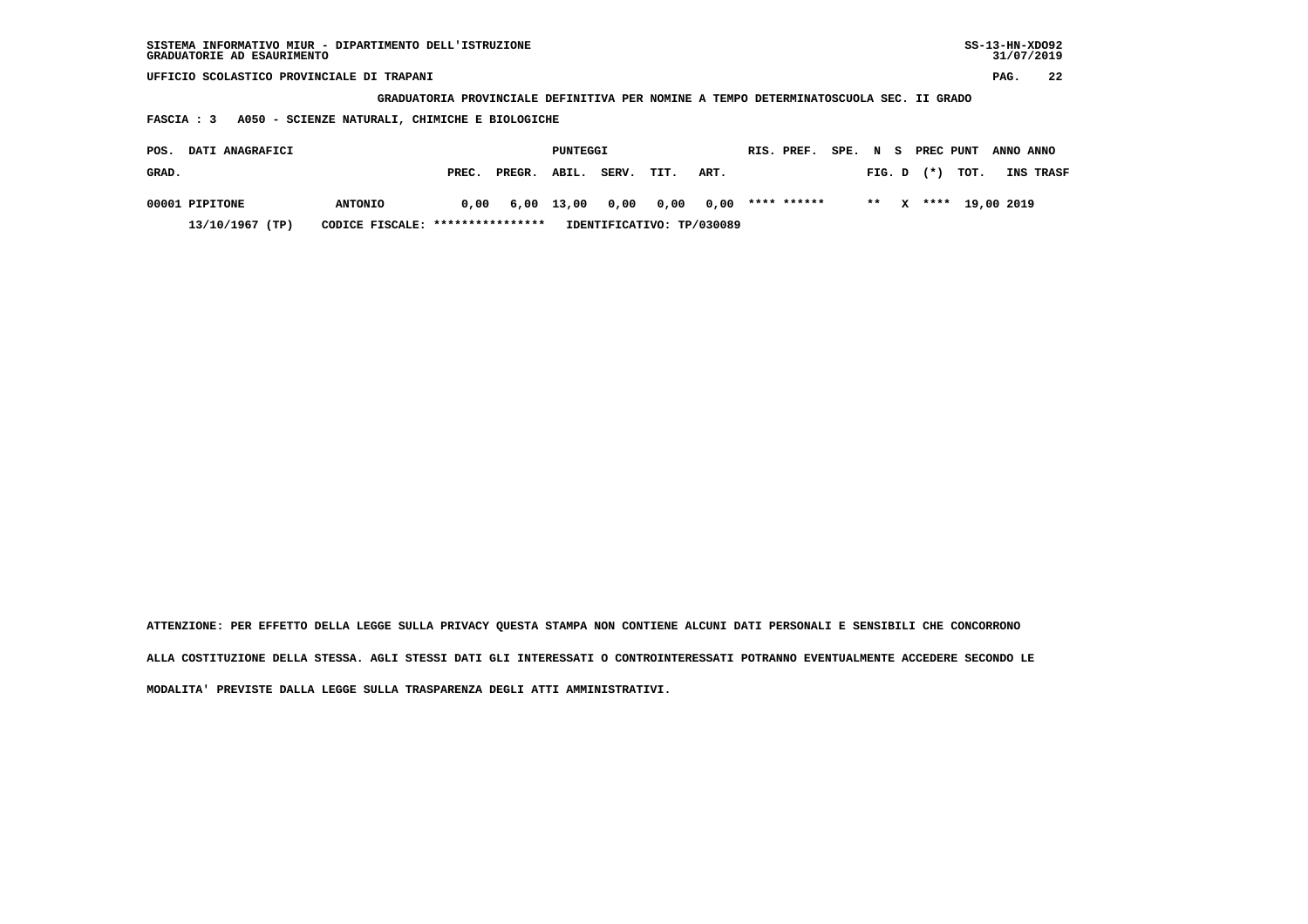**GRADUATORIA PROVINCIALE DEFINITIVA PER NOMINE A TEMPO DETERMINATOSCUOLA SEC. II GRADO**

 **FASCIA : 3 A051 - SCIENZE, TECNOLOGIE E TECNICHE AGRARIE**

| POS.  | DATI ANAGRAFICI                    |                                                     |       |        | PUNTEGGI     |       |                                   |      | RIS. PREF.  | SPE. N S |        | PREC PUNT |                 | ANNO ANNO |                  |
|-------|------------------------------------|-----------------------------------------------------|-------|--------|--------------|-------|-----------------------------------|------|-------------|----------|--------|-----------|-----------------|-----------|------------------|
| GRAD. |                                    |                                                     | PREC. | PREGR. | ABIL.        | SERV. | TIT.                              | ART. |             |          | FIG. D | $(*)$     | тот.            |           | <b>INS TRASF</b> |
|       | 00001 GIACALONE<br>20/09/1968 (TP) | GIOVANNI SERGIO<br>CODICE FISCALE: **************** | 0,00  |        | 5,00 14,00   | 0,00  | 0,00<br>IDENTIFICATIVO: TP/067418 | 0,00 | **** ****** |          | $***$  | ****      |                 |           | 19,00 2019 2019  |
|       |                                    |                                                     |       |        |              |       |                                   |      |             |          |        |           |                 |           |                  |
|       | 00002 ANGILERI                     | <b>DANIELE</b>                                      | 0.00  |        | $0.00$ 14.00 | 0,00  | 0,00                              | 0,00 | **** ****** |          | $* *$  |           | **** 14,00 2019 |           |                  |
|       | 18/09/1969 (CT)                    | CODICE FISCALE: *****************                   |       |        |              |       | IDENTIFICATIVO: TP/031602         |      |             |          |        |           |                 |           |                  |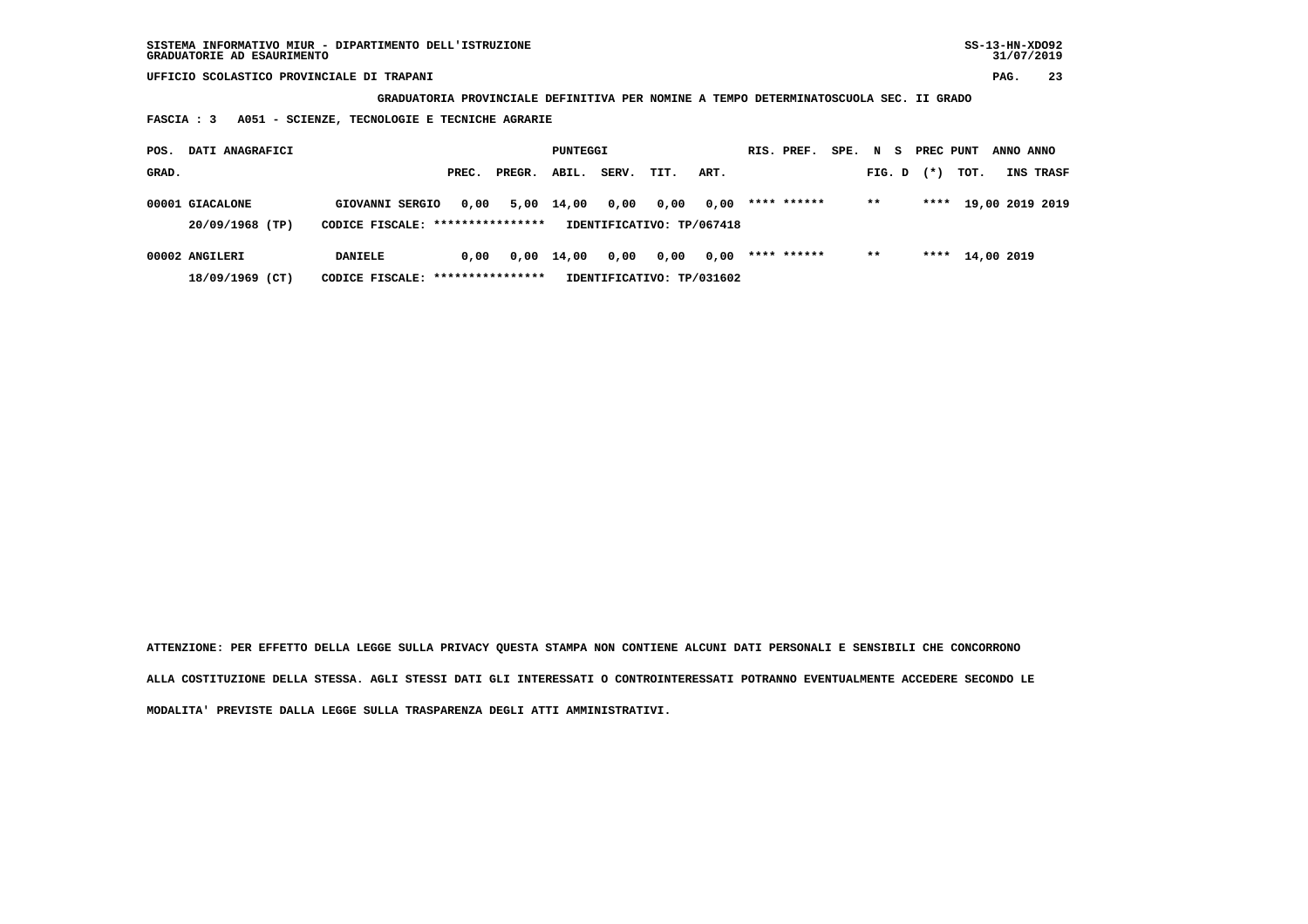**GRADUATORIA PROVINCIALE DEFINITIVA PER NOMINE A TEMPO DETERMINATOSCUOLA SEC. II GRADO**

 **FASCIA : 3 A054 - STORIA DELL'ARTE**

| POS.      | DATI ANAGRAFICI  |                                  |       |                        | PUNTEGGI   |       |                           |      | RIS. PREF.  | SPE. N S | PREC PUNT |                  | ANNO ANNO |           |
|-----------|------------------|----------------------------------|-------|------------------------|------------|-------|---------------------------|------|-------------|----------|-----------|------------------|-----------|-----------|
| GRAD.     |                  |                                  | PREC. | PREGR.                 | ABIL.      | SERV. | TIT.                      | ART. |             | FIG. D   | $(* )$    | тот.             |           | INS TRASF |
| 00001 DIA |                  | <b>MARIA LUIGIA</b>              |       | 0,00 87,00 13,00 60,00 |            |       | 0,00                      | 0.00 | **** ****** | $* *$    |           | **** 160,00 2002 |           |           |
|           | 13/11/1969 (PA)  | CODICE FISCALE: **************** |       |                        |            |       | IDENTIFICATIVO: TP/029141 |      |             |          |           |                  |           |           |
|           | 00002 LA COMMARE | ROSA LETIZIA IG                  | 0.00  |                        | 0,00 10,00 | 0,00  | 3,00                      | 0,00 | **** ****** | $* *$    |           | **** 13,00 2005  |           |           |
|           | 28/06/1966 (TP)  | CODICE FISCALE: **************** |       |                        |            |       | IDENTIFICATIVO: TP/326395 |      |             |          |           |                  |           |           |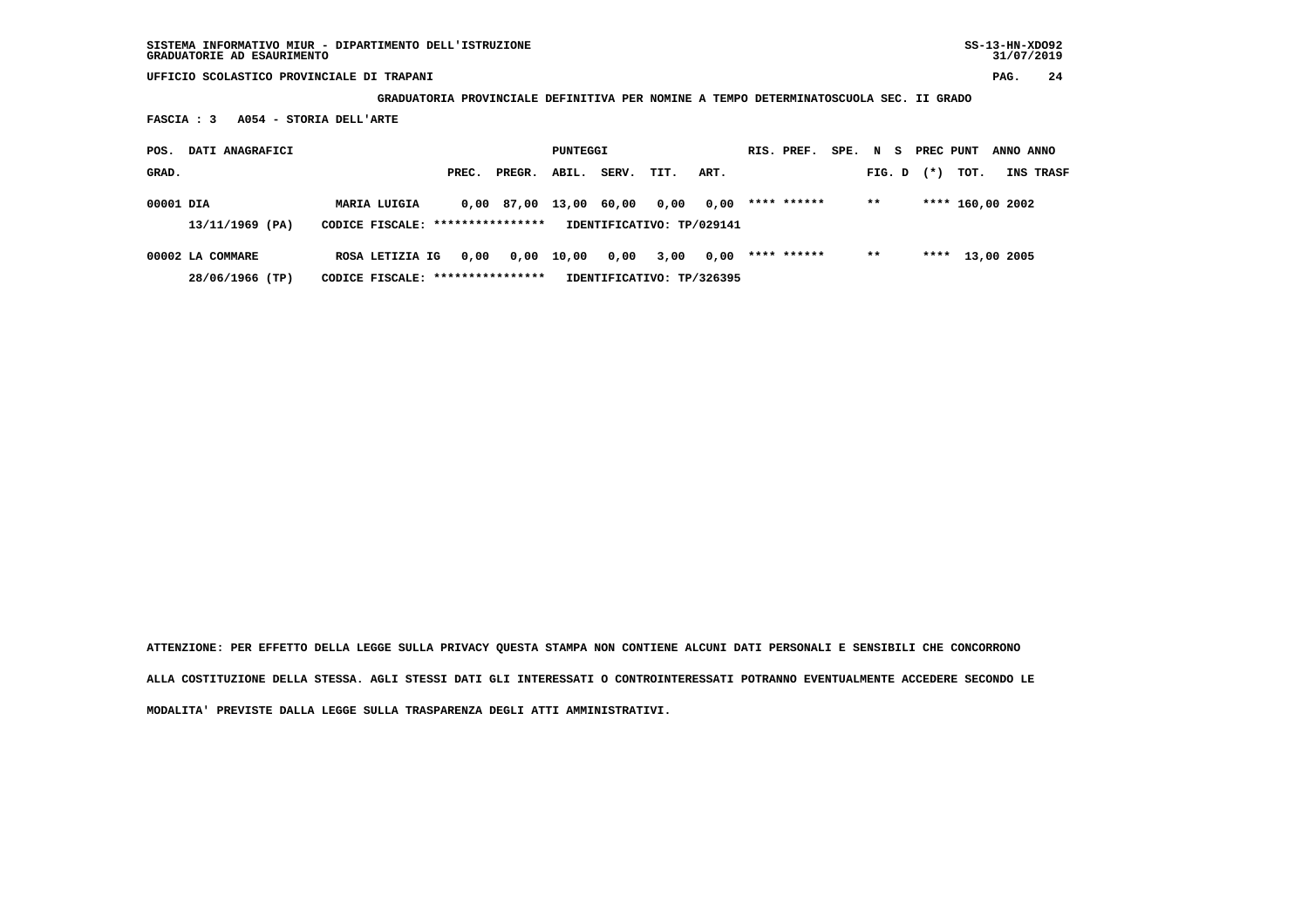| SISTEMA INFORMATIVO MIUR - DIPARTIMENTO DELL'ISTRUZIONE<br>GRADUATORIE AD ESAURIMENTO |                                                                                       |                      |              |             |                         | $SS-13-HN-XDO92$<br>31/07/2019 |
|---------------------------------------------------------------------------------------|---------------------------------------------------------------------------------------|----------------------|--------------|-------------|-------------------------|--------------------------------|
| UFFICIO SCOLASTICO PROVINCIALE DI TRAPANI                                             |                                                                                       |                      |              |             |                         | 25<br>PAG.                     |
|                                                                                       | GRADUATORIA PROVINCIALE DEFINITIVA PER NOMINE A TEMPO DETERMINATOSCUOLA SEC. II GRADO |                      |              |             |                         |                                |
| FASCIA : 1                                                                            | A066 - TRATTAMENTO TESTI, DATI ED APPLICAZIONI. INFORMATICA                           |                      |              |             |                         |                                |
| DATI ANAGRAFICI<br>POS.                                                               |                                                                                       | PUNTEGGI             |              | RIS. PREF.  | SPE. N S<br>PREC PUNT   | ANNO ANNO                      |
| GRAD.                                                                                 | PREC.<br>PREGR.                                                                       | SERV.<br>ABIL.       | TIT.<br>ART. |             | TOT.<br>$(*)$<br>FIG. D | INS TRASF                      |
| 00001 MANFRE'<br><b>MARIA</b>                                                         | 62,00                                                                                 | 0,00<br>0,00<br>0,00 | 0,00<br>0,00 | **** ****** | $***$<br>****           | 62,00 2000                     |

 **09/02/1961 (TP) CODICE FISCALE: \*\*\*\*\*\*\*\*\*\*\*\*\*\*\*\* IDENTIFICATIVO: TP/002534**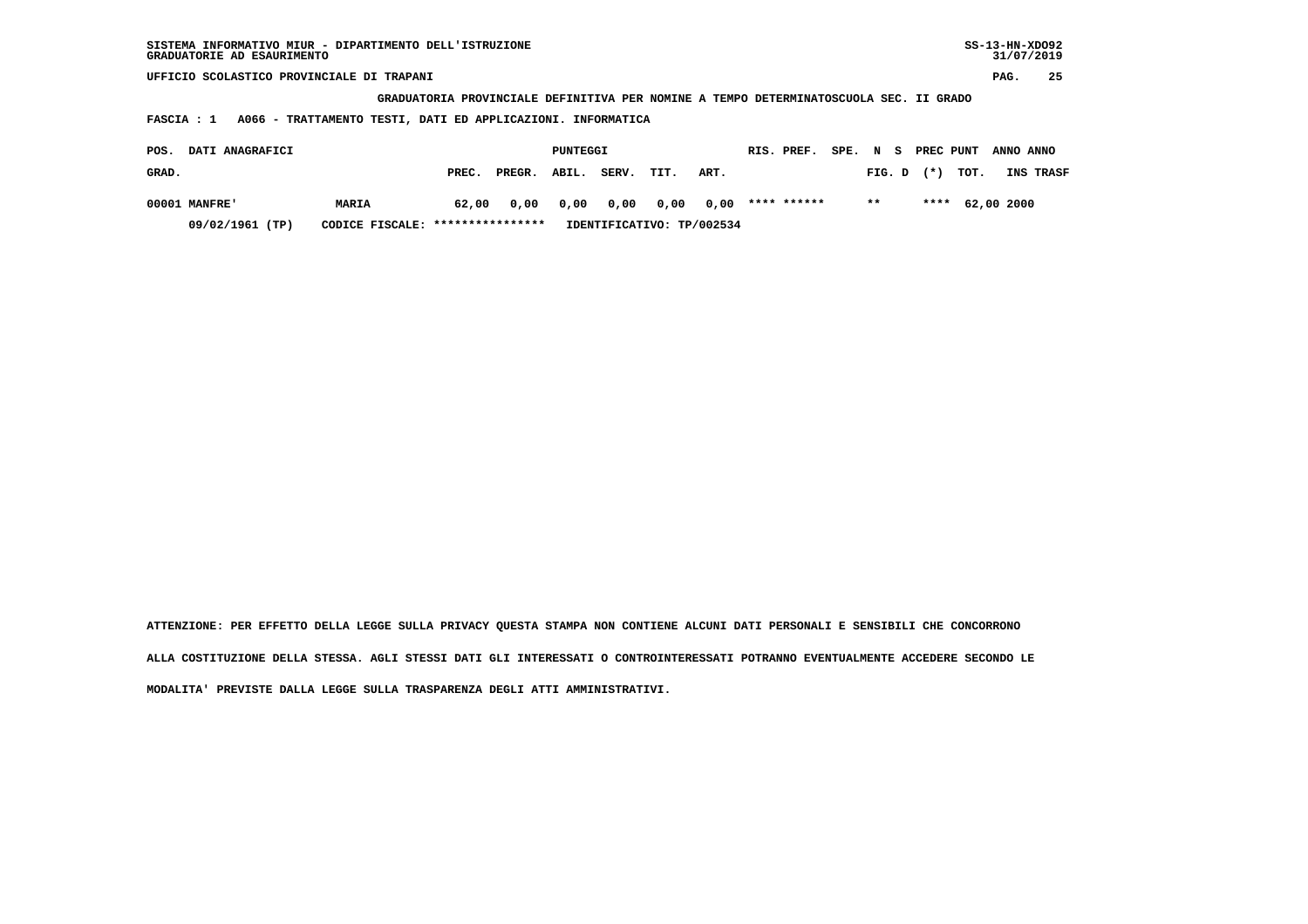**SISTEMA INFORMATIVO MIUR - DIPARTIMENTO DELL'ISTRUZIONE SS-13-HN-XDO92 GRADUATORIE AD ESAURIMENTO 31/07/2019**

 **UFFICIO SCOLASTICO PROVINCIALE DI TRAPANI PAG. 26**

 **GRADUATORIA PROVINCIALE DEFINITIVA PER NOMINE A TEMPO DETERMINATOSCUOLA SEC. II GRADO**

 **FASCIA : 3 A066 - TRATTAMENTO TESTI, DATI ED APPLICAZIONI. INFORMATICA**

| DATI ANAGRAFICI<br>POS.            |                                                       |       |                   | PUNTEGGI |       |                                   |      | RIS. PREF.  | SPE. N S |        | PREC PUNT |                  | ANNO ANNO  |
|------------------------------------|-------------------------------------------------------|-------|-------------------|----------|-------|-----------------------------------|------|-------------|----------|--------|-----------|------------------|------------|
| GRAD.                              |                                                       | PREC. | PREGR.            | ABIL.    | SERV. | TIT.                              | ART. |             |          | FIG. D | $(*)$     | TOT.             | INS TRASF  |
| 00002 TORTORICI<br>18/06/1953 (TP) | LUCIA<br>CODICE FISCALE: ****************             |       | 0,00 162,00 13,00 |          | 36,00 | 0,00<br>IDENTIFICATIVO: TP/031654 | 0,00 | **** ****** |          | $***$  |           | **** 211,00 2004 |            |
| 00003 AGOSTA<br>$10/08/1953$ (TP)  | <b>GIUSEPPA</b><br>CODICE FISCALE: ****************   |       | $0.00$ $112.00$   | 18,00    | 58,00 | 0,00<br>IDENTIFICATIVO: TP/029008 | 0,00 | **** ****** |          | $* *$  |           | **** 188,00 2002 |            |
| 00004 ANGELO<br>14/12/1974 (TP)    | <b>ALESSANDRO</b><br>CODICE FISCALE: **************** | 0,00  | 0,00              | 16,00    | 8,00  | 0,00<br>IDENTIFICATIVO: TP/326391 | 0,00 | **** ****** |          | $* *$  | ****      |                  | 24,00 2019 |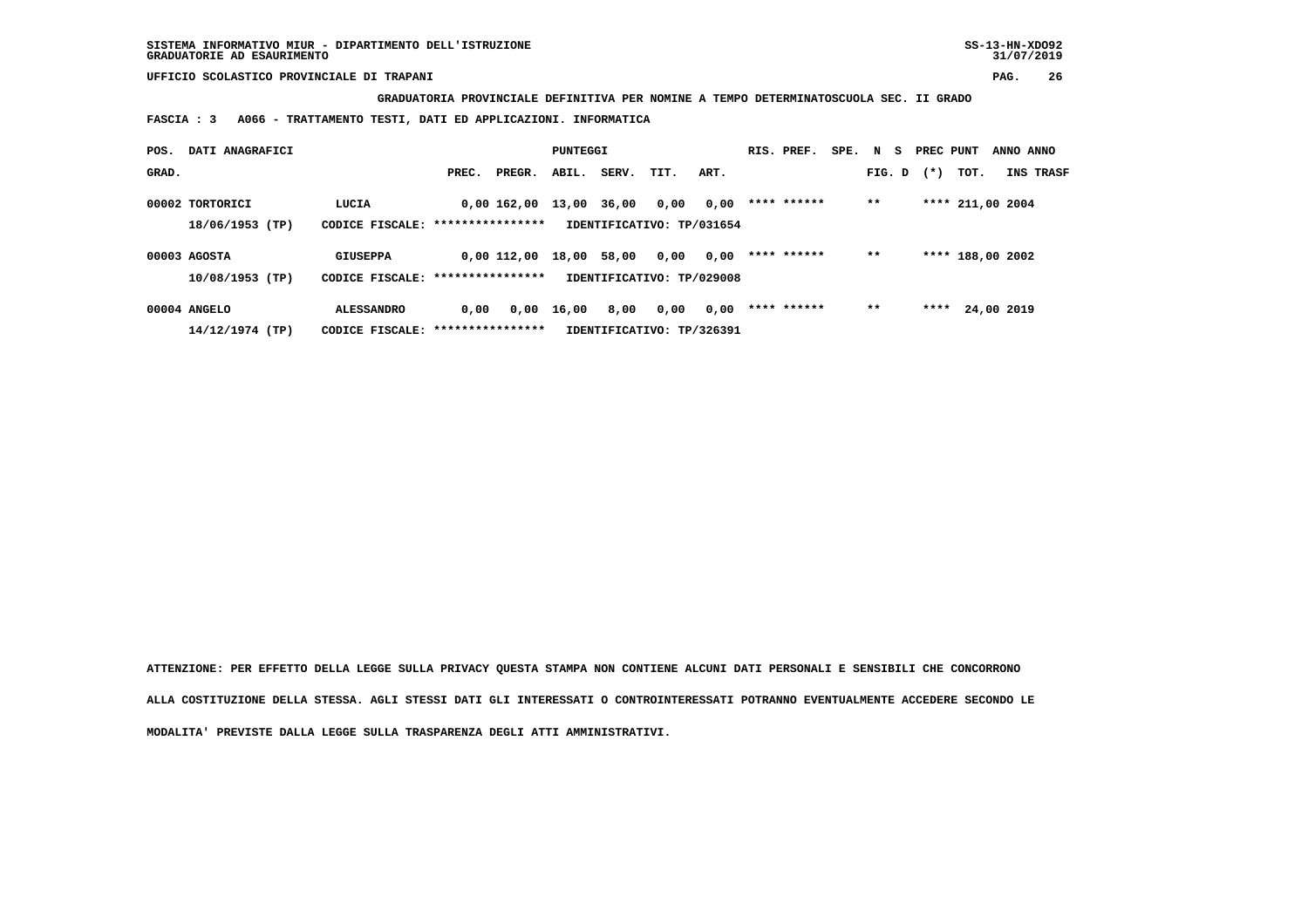## **GRADUATORIA PROVINCIALE DEFINITIVA PER NOMINE A TEMPO DETERMINATOSCUOLA SEC. II GRADO**

 **FASCIA : 3 AA24 - LINGUE E CULTURE STRANIERE NEGLI ISTITUTI DI ISTRUZIONE DI II GRADO (FRANCESE)**

| POS.     | DATI ANAGRAFICI   |                                   |       |                        | PUNTEGGI           |             |                           |      | RIS. PREF.  | SPE. N S |        | PREC PUNT |      | ANNO ANNO        |
|----------|-------------------|-----------------------------------|-------|------------------------|--------------------|-------------|---------------------------|------|-------------|----------|--------|-----------|------|------------------|
| GRAD.    |                   |                                   | PREC. | PREGR.                 |                    | ABIL. SERV. | TIT.                      | ART. |             |          | FIG. D | $(*)$     | TOT. | INS TRASF        |
|          |                   |                                   |       |                        |                    |             |                           |      |             |          |        |           |      |                  |
|          | 00001 CALTAGIRONE | <b>ANGELA</b>                     |       | 0,00 59,00 15,00 62,00 |                    |             | 0,00                      | 0,00 | **** ****** |          | $**$   |           |      | **** 136,00 2000 |
|          | 04/01/1966 (TP)   | CODICE FISCALE: ***************** |       |                        |                    |             | IDENTIFICATIVO: TP/020448 |      |             |          |        |           |      |                  |
|          |                   |                                   |       |                        |                    |             |                           |      |             |          |        |           |      |                  |
| 00002 RE |                   | DANIELA RITA                      |       | $0,00$ 37,00 14,00     |                    | 0,00        | 0,00                      | 0,00 | **** ****** |          | $**$   | ****      |      | 51,00 2000       |
|          | 06/01/1964 (TP)   | CODICE FISCALE: ***************** |       |                        |                    |             | IDENTIFICATIVO: TP/021544 |      |             |          |        |           |      |                  |
|          |                   |                                   |       |                        |                    |             |                           |      |             |          |        |           |      |                  |
|          | 00003 GRAMMATICO  | <b>GIUSEPPA</b>                   |       | $0,00$ 35,00 13,00     |                    | 0,00        | 0,00                      | 0,00 | **** ****** |          | $**$   | ****      |      | 48,00 2002       |
|          | 15/03/1964 (TP)   | CODICE FISCALE: ***************** |       |                        |                    |             | IDENTIFICATIVO: TP/029779 |      |             |          |        |           |      |                  |
|          |                   |                                   |       |                        |                    |             |                           |      |             |          |        |           |      |                  |
|          | 00004 CANINO      | MARIA                             | 0,00  |                        | $0,00 \quad 14,00$ | 0,00        | 3,00                      | 0,00 | **** ****** |          | $**$   |           |      | **** 17,00 2003  |
|          | 31/08/1960 (TP)   | CODICE FISCALE: ***************** |       |                        |                    |             | IDENTIFICATIVO: TP/029073 |      |             |          |        |           |      |                  |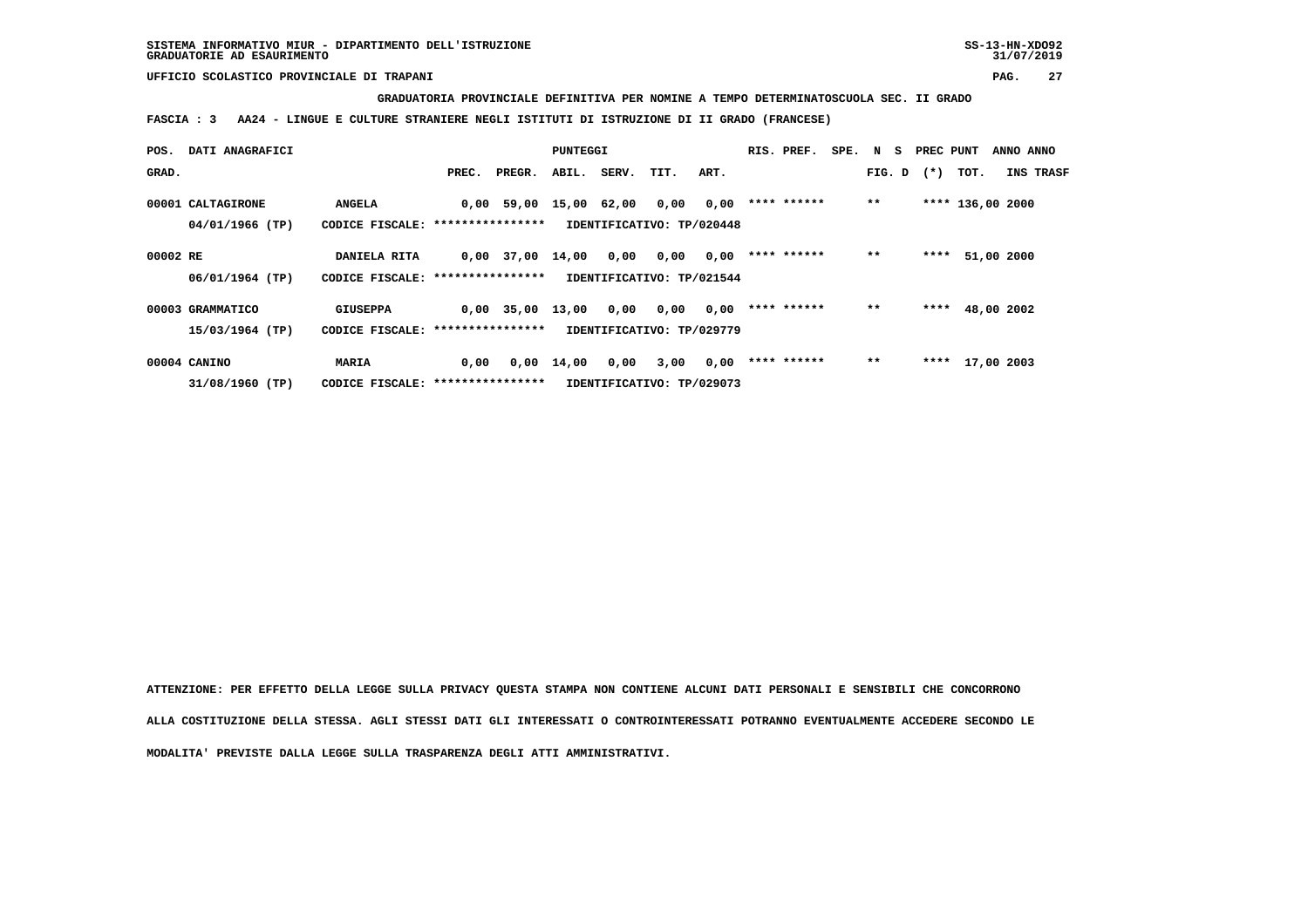**GRADUATORIA PROVINCIALE DEFINITIVA PER NOMINE A TEMPO DETERMINATOSCUOLA SEC. II GRADO**

 **FASCIA : 4 AA24 - LINGUE E CULTURE STRANIERE NEGLI ISTITUTI DI ISTRUZIONE DI II GRADO (FRANCESE)**

| POS.  | <b>DATI ANAGRAFICI</b> |                                  |       |                                                  | PUNTEGGI |       |      |                           | RIS. PREF. |               |  |                | SPE. N S PREC PUNT ANNO ANNO |                  |
|-------|------------------------|----------------------------------|-------|--------------------------------------------------|----------|-------|------|---------------------------|------------|---------------|--|----------------|------------------------------|------------------|
| GRAD. |                        |                                  | PREC. | PREGR. ABIL.                                     |          | SERV. | TIT. | ART.                      |            |               |  | $FIG. D$ $(*)$ | тот.                         | <b>INS TRASF</b> |
|       | 00005 MONTALBANO       | <b>MARIA FRANCESCA</b>           |       | $0,00$ $0,00$ $15,00$ $0,00$ $0,00$ $0,00$ $***$ |          |       |      |                           |            | $\star \star$ |  |                | **** 15,00 2019              |                  |
|       | 19/09/1979 (PA)        | CODICE FISCALE: **************** |       |                                                  |          |       |      | IDENTIFICATIVO: TP/066033 |            |               |  |                |                              |                  |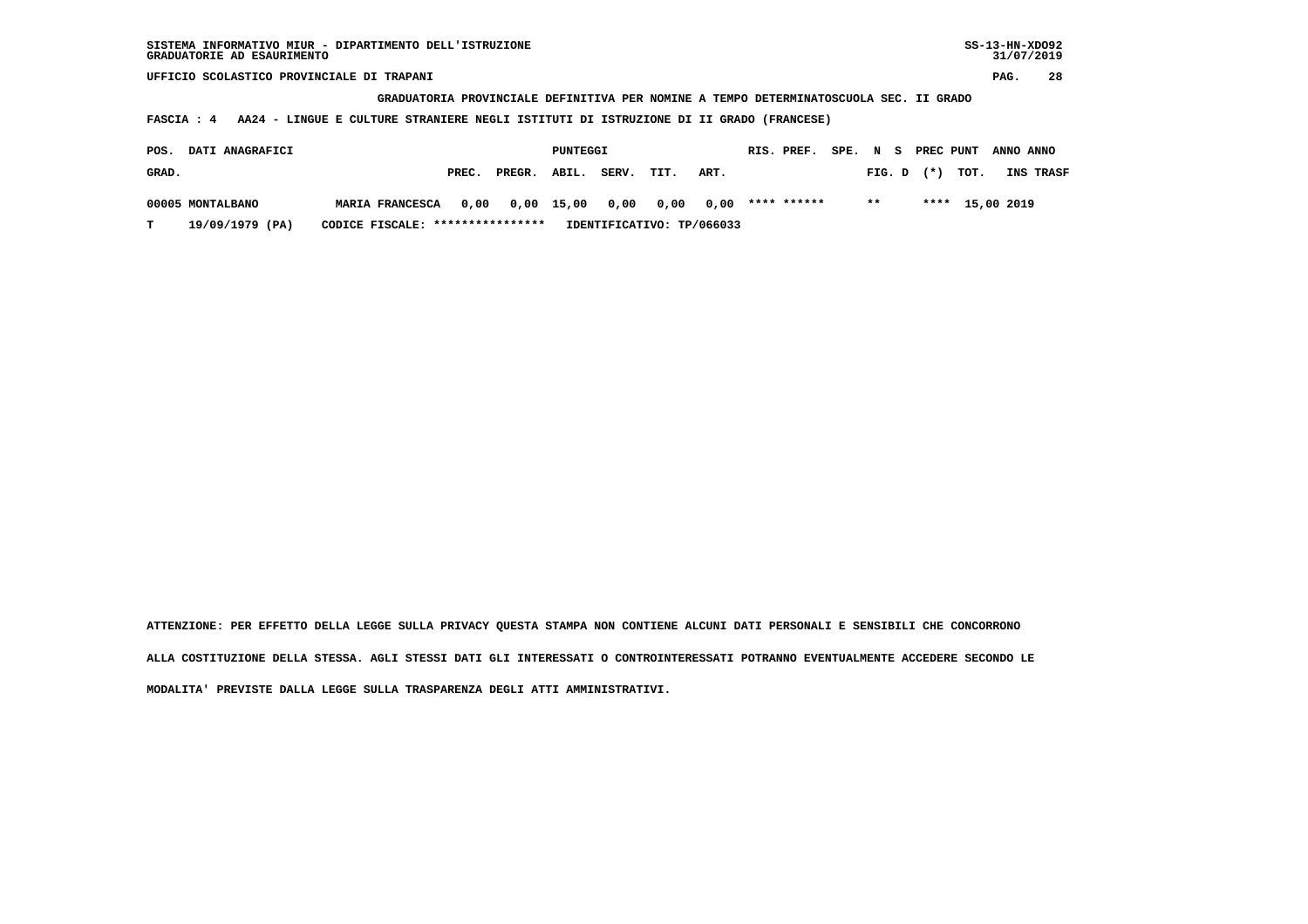## **GRADUATORIA PROVINCIALE DEFINITIVA PER NOMINE A TEMPO DETERMINATOSCUOLA SEC. II GRADO**

 **FASCIA : 3 AB24 - LINGUE E CULTURE STRANIERE NEGLI ISTITUTI DI ISTRUZIONE DI II GRADO (INGLESE)**

| POS.     | DATI ANAGRAFICI   |                                   |       |              | PUNTEGGI |       |                           |      | RIS. PREF.  | SPE. N S |        | PREC PUNT |                       | ANNO ANNO |           |
|----------|-------------------|-----------------------------------|-------|--------------|----------|-------|---------------------------|------|-------------|----------|--------|-----------|-----------------------|-----------|-----------|
| GRAD.    |                   |                                   | PREC. | PREGR.       | ABIL.    | SERV. | TIT.                      | ART. |             |          | FIG. D | $(*)$     | TOT.                  |           | INS TRASF |
|          | 00001 TUMBARELLO  | <b>ROSALBA</b>                    |       | 0,00 135,00  | 14,00    | 60,00 | 0,00                      | 0,00 | **** ****** |          | $***$  |           | **** 209,00 2007 2007 |           |           |
|          | 10/10/1970 (TP)   | CODICE FISCALE: ****************  |       |              |          |       | IDENTIFICATIVO: TP/034217 |      |             |          |        |           |                       |           |           |
|          | 00002 CALTAGIRONE | <b>ANGELA</b>                     |       | 0,00 114,00  | 16,00    | 0,00  | 0,00                      | 0,00 | **** ****** |          | $* *$  |           | **** 130,00 2000      |           |           |
|          | 04/01/1966 (TP)   | CODICE FISCALE: ***************** |       |              |          |       | IDENTIFICATIVO: TP/020448 |      |             |          |        |           |                       |           |           |
| 00003 RE |                   | DANIELA RITA                      |       | $0,00$ 28,00 | 13,00    | 0,00  | 0,00                      | 0,00 | **** ****** |          | $* *$  | ****      | 41,00 2000            |           |           |
|          | 06/01/1964 (TP)   | CODICE FISCALE: ****************  |       |              |          |       | IDENTIFICATIVO: TP/021544 |      |             |          |        |           |                       |           |           |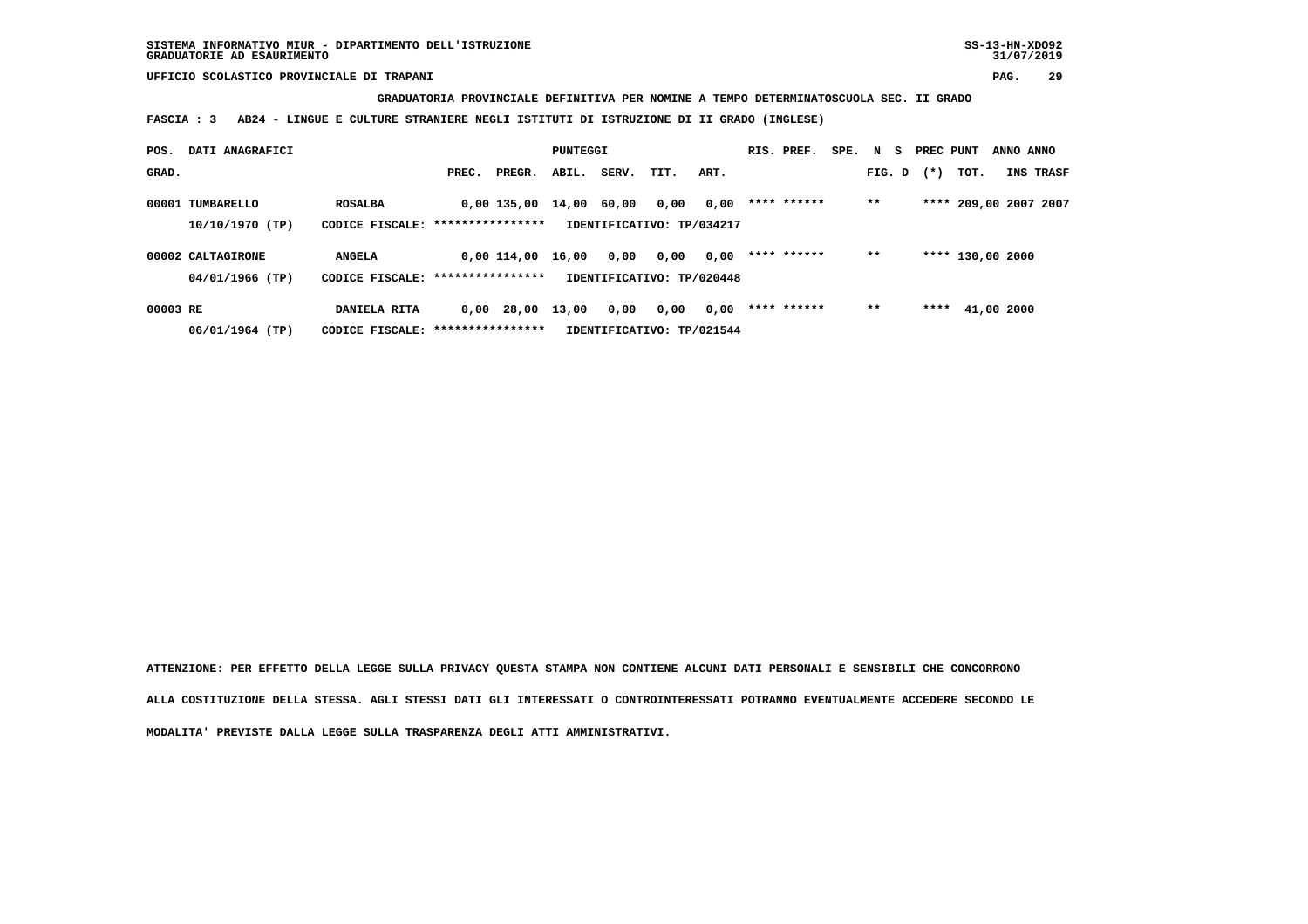| SISTEMA INFORMATIVO MIUR - DIPARTIMENTO DELL'ISTRUZIONE<br>GRADUATORIE AD ESAURIMENTO |                                                                                       |       |        |          |       |       |      |             |      |        |     |           |      | $SS-13-HN-XDO92$ | 31/07/2019 |
|---------------------------------------------------------------------------------------|---------------------------------------------------------------------------------------|-------|--------|----------|-------|-------|------|-------------|------|--------|-----|-----------|------|------------------|------------|
| UFFICIO SCOLASTICO PROVINCIALE DI TRAPANI                                             |                                                                                       |       |        |          |       |       |      |             |      |        |     |           |      | PAG.             | 30         |
|                                                                                       | GRADUATORIA PROVINCIALE DEFINITIVA PER NOMINE A TEMPO DETERMINATOSCUOLA SEC. II GRADO |       |        |          |       |       |      |             |      |        |     |           |      |                  |            |
| FASCIA: 4                                                                             | B011 - LABORATORI DI SCIENZE E TECNOLOGIE AGRARIE                                     |       |        |          |       |       |      |             |      |        |     |           |      |                  |            |
| DATI ANAGRAFICI<br>POS.                                                               |                                                                                       |       |        | PUNTEGGI |       |       |      | RIS. PREF.  | SPE. | N      | - s | PREC PUNT |      | ANNO ANNO        |            |
| GRAD.                                                                                 |                                                                                       | PREC. | PREGR. | ABIL.    | SERV. | TIT.  | ART. |             |      | FIG. D |     | $(*)$     | TOT. |                  | INS TRASF  |
| 00001 BERTOLINO                                                                       | <b>ANTONINO</b>                                                                       | 0.00  | 0,00   | 12,00    | 24,00 | 12,00 | 0.00 | **** ****** |      | $***$  |     | ****      |      | 48,00 2019       |            |

 **T 22/03/1983 (PA) CODICE FISCALE: \*\*\*\*\*\*\*\*\*\*\*\*\*\*\*\* IDENTIFICATIVO: TP/064343**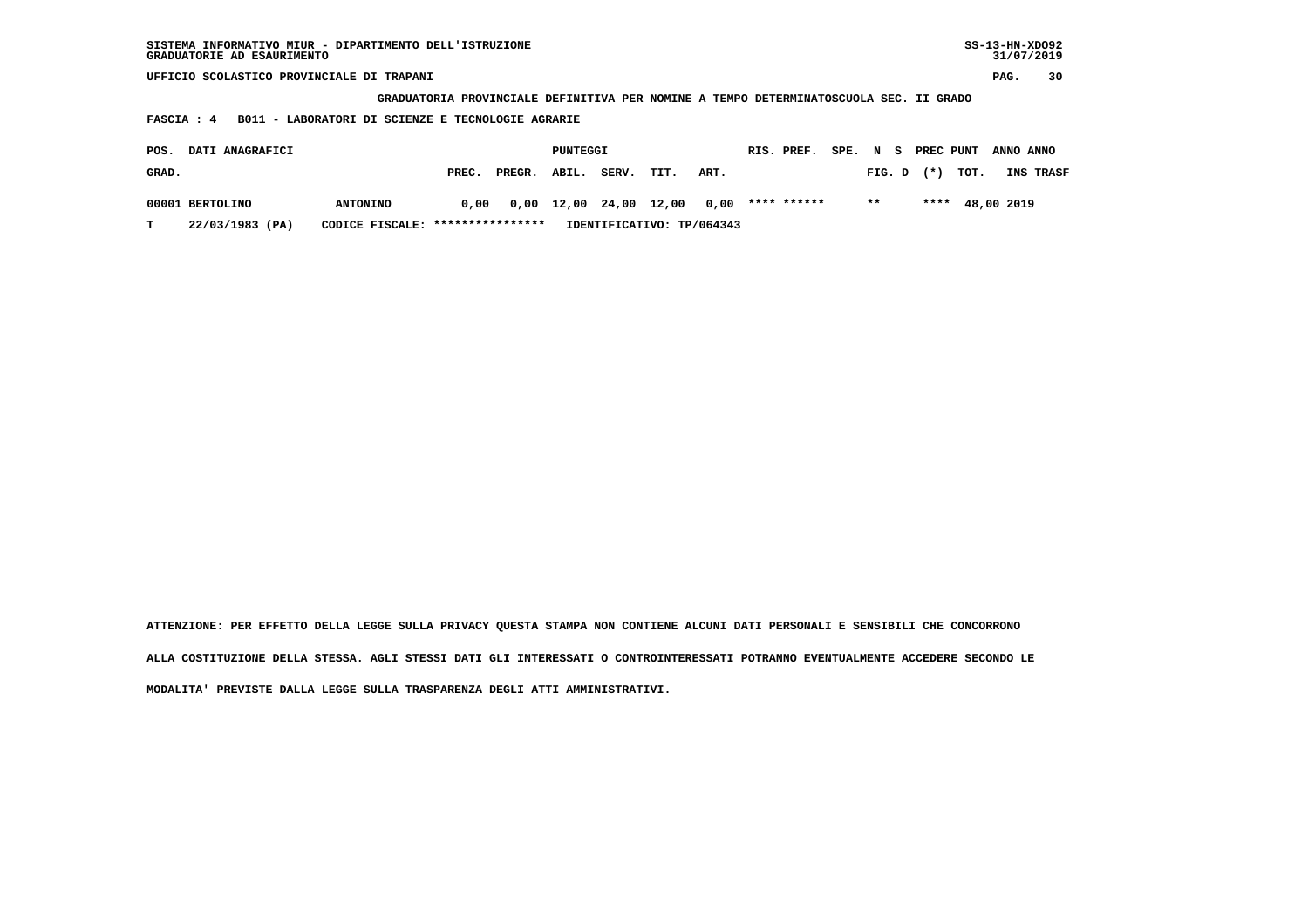| SISTEMA INFORMATIVO MIUR - DIPARTIMENTO DELL'ISTRUZIONE<br>GRADUATORIE AD ESAURIMENTO |                                                                                       |        |          |       |                           |      |            |               |      |        |   |           |      | $SS-13-HN-XDO92$<br>31/07/2019 |                 |
|---------------------------------------------------------------------------------------|---------------------------------------------------------------------------------------|--------|----------|-------|---------------------------|------|------------|---------------|------|--------|---|-----------|------|--------------------------------|-----------------|
| UFFICIO SCOLASTICO PROVINCIALE DI TRAPANI                                             |                                                                                       |        |          |       |                           |      |            |               |      |        |   |           |      | PAG.                           | 31              |
|                                                                                       | GRADUATORIA PROVINCIALE DEFINITIVA PER NOMINE A TEMPO DETERMINATOSCUOLA SEC. II GRADO |        |          |       |                           |      |            |               |      |        |   |           |      |                                |                 |
| B016 - LABORATORI DI SCIENZE E TECNOLOGIE INFORMATICHE<br>FASCIA : 3                  |                                                                                       |        |          |       |                           |      |            |               |      |        |   |           |      |                                |                 |
|                                                                                       |                                                                                       |        |          |       |                           |      |            |               |      |        |   |           |      |                                |                 |
| DATI ANAGRAFICI<br>POS.                                                               |                                                                                       |        | PUNTEGGI |       |                           |      | RIS. PREF. |               | SPE. | N S    |   | PREC PUNT |      | ANNO ANNO                      |                 |
| GRAD.                                                                                 | PREC.                                                                                 | PREGR. | ABIL.    | SERV. | TIT.                      | ART. |            |               |      | FIG. D |   | $(* )$    | TOT. |                                | INS TRASF       |
| 00001 BONVENTRE<br>ROSA ALBA                                                          | 0,00                                                                                  | 59,00  | 13,00    | 0,00  | 0,00                      | 0.00 |            | **** ****** T |      | $***$  | x | ****      |      |                                | 72,00 2019 2019 |
| 09/06/1970 (TP)<br>CODICE FISCALE:                                                    | ****************                                                                      |        |          |       | IDENTIFICATIVO: TP/067350 |      |            |               |      |        |   |           |      |                                |                 |